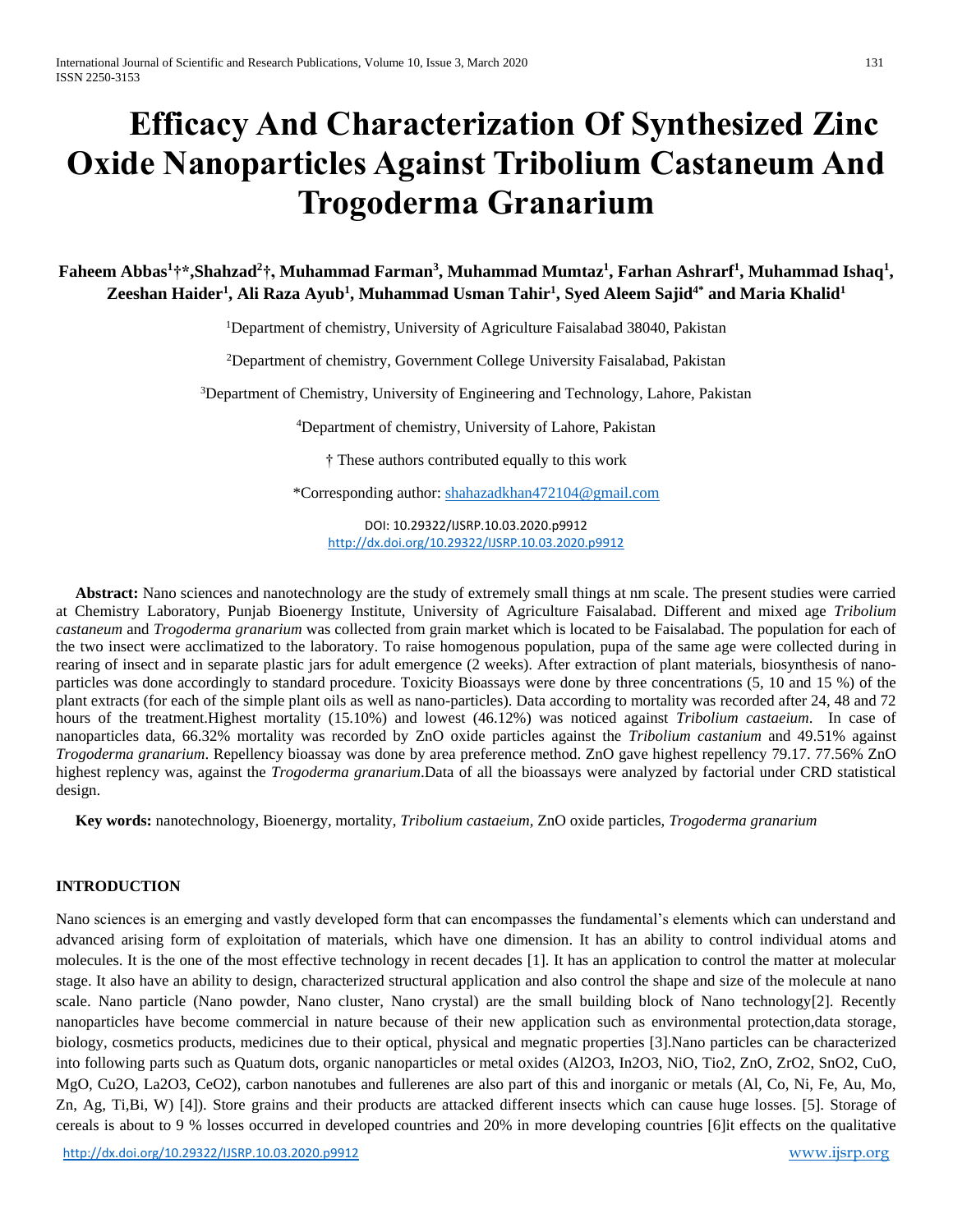International Journal of Scientific and Research Publications, Volume 10, Issue 3, March 2020 132 ISSN 2250-3153

and quantitative loses of grains [7].Postharvest loses range from 10 to 25% throughout the world due to infestation of insect pests and microbial deterioration [8].Wheat is the staple food of Pakistan, also cultivated all over the world expect the Antarctica [9]. Globally, Pakistan is the 3<sup>rd</sup> largest food crop and eight in world-wide wheat producing country [10]. All stored grain insect pests most disreputable is red flour beetle *Tribolium castaneum* (Herbst) (Coleoptera: Tenebrionidae), is a pervasive pest of store commodities like wheat flour and a crushed cereals, is also the cosmopolitan and most distructive insect pest [11]The quality of grains reduced due to frass and excreta in damage grains, it can create an adverse effect on environment but infested grain an acute effect on human health [12]. *T. granarium* makes unable to germinate the grain because when it attacks there larvae during feeding consume specific nutrients [13].

The *T. castaneum* and *R. dominica* are primarily controlled by fumigant insecticides [14]but use of fumigants has become limited due to development of resistance and environmental hazards because of their reckless and injudicious use against these insect pests[15]. Other chemicals like pyrethroids are being also used for the control of stored grains insect-pests, but consistent use of theses insecticides may lead to serious problems related to biochemical and hematological changes in the human beings [16]. Conventional insecticides also pose hazardous effect on non-target organisms including beneficial insects [17]. Due to less efficiency of traditional method can't control the insect pests to damage the store grained crop therefore now we can use the advance technology such as nano materials. Nano materials can deliver the DNA and the many reactive chemicals into plant tissues for the protection of host plants against insect pest.But now we can use the advance technology such as silver, zinc and titanium oxide nanoparticle. It can be prepared through following method such as Physical Method, Chemical Method and Biological Method.

## **METHODLOGY**

The present works will be carried out at energy physics Laboratory, Punjab Bioenergy institute, University of Agriculture Faisalabad.

#### **Collect and rearing the test culture insect**

Different and diverse age *T.castaneum* and *T.granarium* will be collected through grain market which is situated in Faisalabad. The population for all of the tow insect assimilate to the laboratory and 1.5 kg capacity having commodity in plastic jars ( firstly decontaminate the store grains for *T.granarium* and store grain flour for *T.castaneum*, it can decontaminate for 30 minutes in 70 ℃ through the oven ( Lab Line Instrument Inc. Model No.3512-1) and it shielded through muslin cloths. Both insects' after three days from commodity adults will be sieved out. Target insects can have eggs which can be sieved commodities, will be placed in jars and it can place in an optimal condition (65±5 $\times$ R.H. and 30 $\pm$ 2 °C) and it can be homogeneous and also getting the F<sub>1 population</sub> (Hbib-ur-Rehman, 2018). Bottles will be removed after 3 days then shift the bottles into new jars, the floor left behind will contain the eggs, hatching time period is near about 3 to 5 days [18].

To raise homogenous population pupa of the same age will be collected during rearing of insect and in separate plastic jars for adult emergence (2 weeks) [18].Firstly we can collect the leaves of *R. communis, Jatropha curcus* and *Citrus paradise* from different localities in Faisalabad, The identified samples were bought to the Department of Chemistry, Punjab Bioenergy Institute for further work. The sample leaves was thoroughly washed with tap water followed by distilled water to remove the impurities [19].

The wet plant leaves were kept on shade for 25 days and put in air dry.Dried leaves will be converted into powder form through the electrical grinder (Pascal engineering Co. ltd., Gatwick road crawley Sussex, England) and it will be sieved through a mesh (40mm) then we acquire a fine powder form [20]After shading, drying and grinding, 50g of *Ricinus communis* leaves powder material extract were put in the Soxlet apparatus by dipping or mixing 100ml of the methanol, chloroform, petroleum ether and n-hexane for 24 hours at 220 revolution per minute [21]. For the storage of plant powder we were used the opaquae screw caped air tight containers, which would make them moisture free. After this containers were kept at room temperature for further use. The samples were also being stored in refrigerator at 4℃. We can form different concentration such as 8%, 10.0% and 12% from the stock solution of each plant [22]. We were use the filter paper dip method. As an exposure chamber we can use the petri dish. In each petri dish, can placed the 5cm in diameter paper. Ethanol mixed extract *R. communis, Jatropha curcus* and *Citrus paradise were* used. Through the use of syringe required concentration of botanical extracts sprayed on the filter paper which is placed on the petri dish. We can give 20 pupa of *T.granarium* and *T.castaneum* was put in each petri dish on the filter paper sprayed with different concentration of extracts. For the prevention of run out of pupas on the dish, we can cover the petri dish with lid [23]

# **BIOSYNTHESIS OF NANOPARTICLE**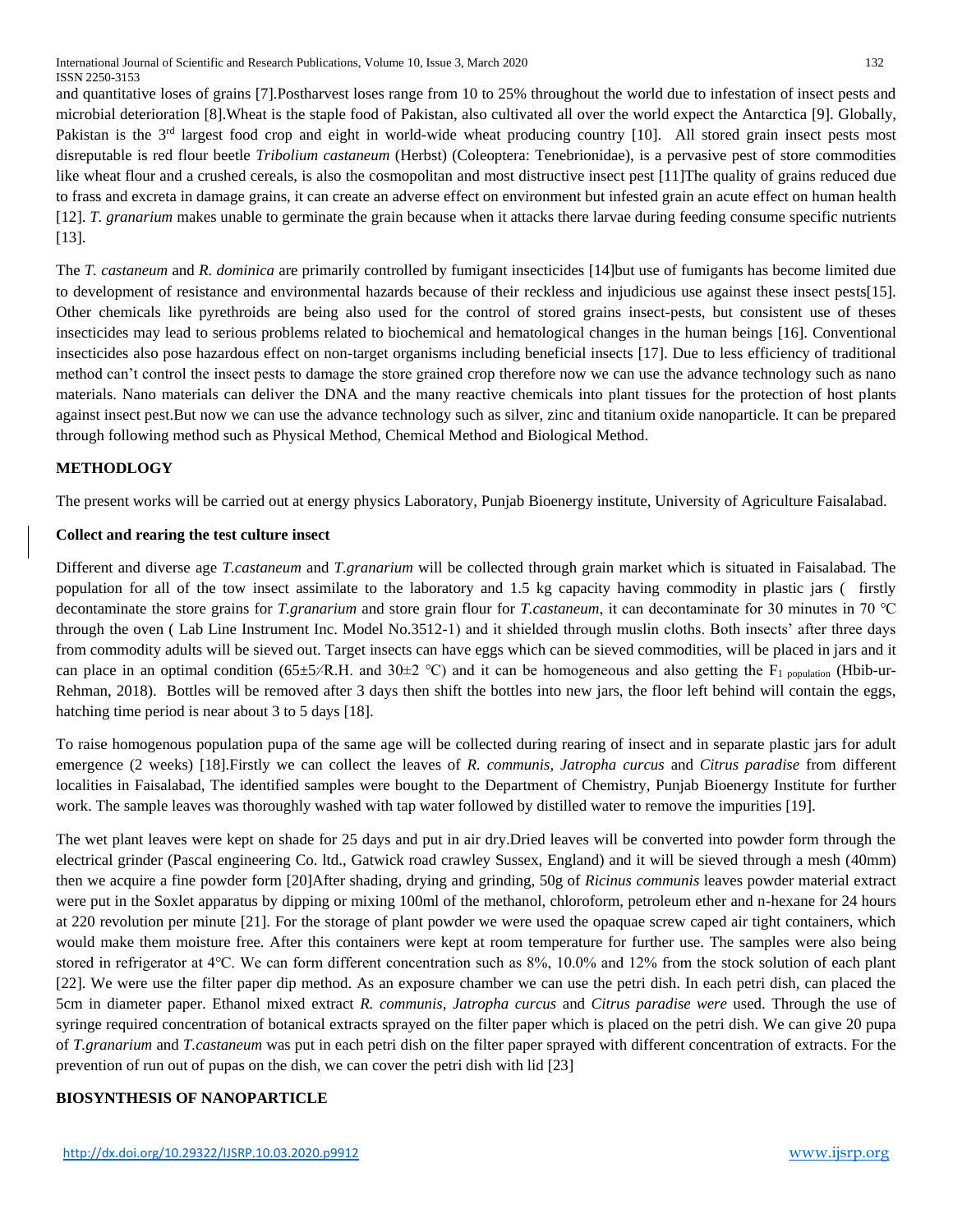International Journal of Scientific and Research Publications, Volume 10, Issue 3, March 2020 133 ISSN 2250-3153

Silver nitrate, titanium oxide, Magnesium oxide and Zinc oxide used in this study, will be obtained from Punjab Bioenergy Institute Laboratory, Agriculture University, Faisalabad.

## **Preparation of silver Nano-particles**

Firstly we can prepare the silver Nano particle like this way, Take the leaves powder from *R.communis*, *Jatropha curcus*, *Citrus paradise* purchased from the local market. Deionized water used in all experiments, I took 10g of *R. communis, Jatropha curcus* and *Citrus paradise* extracts by using weight balance, which can be boiled in 100ml distill water in 250ml conical flask. Then this extract were cooled at room temperature, filter through Whatmans No. 1 filter paper. This filtrate was an act of reducing and stabilizing agent for the synthesis of Silver nanoparticles [23]Ammonium solution will be added to AgNO3 (solution followed by addition of plant material extract 1-10ml) as described in [24]

# **Preparation of Zinc oxide Nano-particles**

Firstly we can prepare the silver Nano particle like this way, Take the leaves powder from *R.communis*, *Jatropha curcus*, *Citrus paradise* purchased from the local market. Deionized water used in all experiments, I took 10g of *R. communis, Jatropha curcus* and *Citrus paradise* extracts by using weight balance, which can be boiled in 100ml distill water in 250ml conical flask. Then this extract were cooled at room temperature, filter through Whatmans No. 1 filter paper. This filtrate was an act of reducing and stabilizing agent for the synthesis of zinc oxide nanoparticles. Ammonium solution will be added to ZnO (solution followed by addition of plant material extract 1-10ml) as described in [25].

## **Bioassay of Zinc Oxide**

Zinc oxide was synthesized by using green synthesis method. 5 ml solution of plant extracts oil from the stock solution mixed in 50 ml of distilled water, heated at 80℃ for 30 minutes at hot plate. We can add the 10 ml plant extract (oil +Distill water) in 1.5 M solution of zinc nitrate hex hydrate. The salt solution of different concentration (0.5- 2.5M) was used. The pH maintained 7-9 by adding the ammonia solution. The solution mixture was boiled at 60-80℃ or 400rpm stirring till the color would be changed to yellow paste form. Then this paste were transferred into a crucible, which was kept on furnace at 400℃ for 2 hours until the color of the precipitates changed into light yellow to white color. Then this precipitates were grinded and stored for further analysis [26].



*Zinc-Oxide Dried nano-composits)*

Change in color of solution during formation of zinc oxide nanoparticles by using *Jatropha curcus, Citrus paradise and R. communis*  plant extracts.

| <b>Solution</b>                  | <b>Before Reduction</b> | <b>After Reduction</b> | <b>Color</b> intensity | Time          |
|----------------------------------|-------------------------|------------------------|------------------------|---------------|
| Jatropha curcus                  | Dark Yellow             |                        |                        |               |
| 1.5M zinc nitrate<br>hex hydrate | Transparent             | Pale Yellow            |                        | Immediately   |
|                                  |                         | Yellowish white        | $^{++}$                | After 7 hours |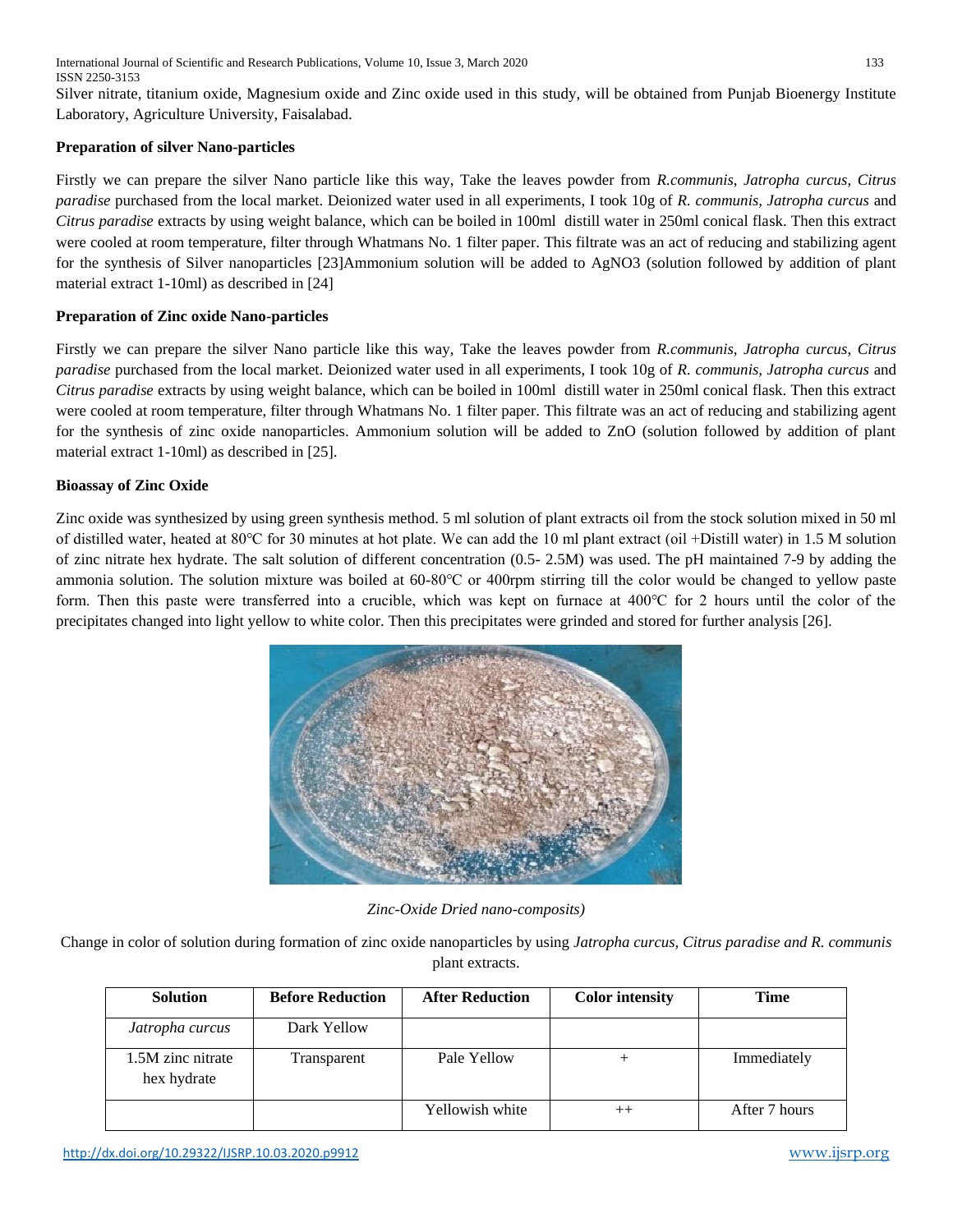|                                  |             | White           | $+++$ | After 24 hours |
|----------------------------------|-------------|-----------------|-------|----------------|
| Citrus paradise                  | Lite Yellow |                 |       |                |
| 1.5M zinc nitrate<br>hex hydrate | Transparent | Dark Yellow     | $+$   | Immediately    |
|                                  |             | Pale Yellow     | $++$  | After 7 hours  |
|                                  |             | Lite Gray white | $+++$ | After 24 hours |
| R. communis                      |             |                 |       |                |
| 1.5M zinc nitrate<br>hex hydrate | Transparent | Orange yellow   | $+$   | Immediately    |
|                                  |             | Pale Yellow     | $++$  | After 7 hours  |
|                                  |             | Lite white      | $+++$ | After 24 hours |

# **RESULTS**

Current details and studies were planned to give the explanations about the toxicity, growth inhibitory activities and repellent of *Jatropha curcus ,Citrus paradise and R. communis* against *T.castaneum* and *T.granarium* under there laboratory conditions. We can conduct the experiments under specialized designs Completely Randomized Design (CRD) with all different treatments were replicated in thrice along with the control factor. Plants extracts were used at three different types of concentrations i.e., 5, 10 and 15 %, data will be regarding mortality were observed after 24, 48 and 72 hours of treatment application. At same application type/rate of plants extracts we were conducted the repellency experiments and growth inhibition individually. The data were collected regarding larval inhibition, pupa; inhibition and adult inhibition after regular intervals, while the repellency data was recorded after 24 hrs.

# **MORTALITY DATA AFTER EXPOSURE OF 24 HRS**

Table 1 reveals the analysis of variance (ANOVA) of data regarding mean percentage mortality of *T. castaneum* at different concentrations of *Jatropha curcus ,Citrus paradise and R. communis.* Data showed that main effects, plants (F=4.66; df=1: p<0.05) and concentration (F=11.10 df=;2 p<0.05) were significant regarding mortality values of *T. castaneum* after exposure period of 24 hours.

**Table 1.** Analysis of variance (ANOVA) of the data concerning % mortality of *Tribolium castaneum* (Herbst) for different plant extracts

| S.O.V                      | DF | <b>SS</b> | <b>MSS</b> | <b>F</b> value |
|----------------------------|----|-----------|------------|----------------|
| <b>Plant</b>               | 3  | 293.667   | 97.222     | $4.76*$        |
| Concentration              | 2  | 463.500   | 233.250    | $11.12**$      |
| <b>Plant*Concentration</b> | 6  | 70.843    | 11.87      | 1.576*         |
| <b>Error</b>               | 24 | 500.000   | 20.843     |                |
| <b>Total</b>               | 35 | 1326.000  |            |                |

 $NS = Non-significant (P > 0.05);$ <sup>\*</sup> = Significant (P<0.05); \*\* = Highly significant (P<0.01)

**Table 2.** Comparison of the mean percentage mortality of *Tribolium castaneum* after exposure to different concentrations of plant extracts after 24 hrs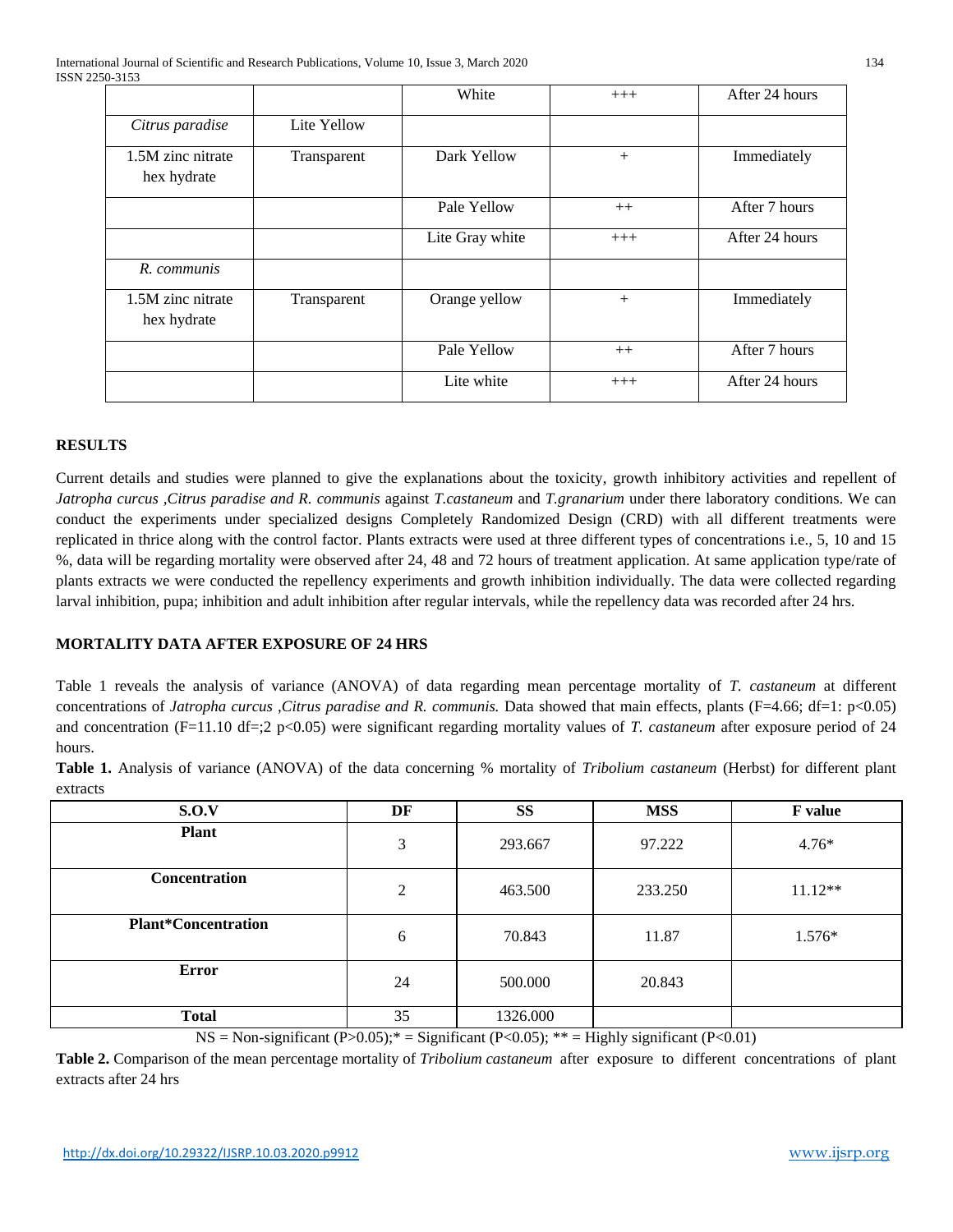| PODIA PLAY ALOV        |                                    |  |  |  |
|------------------------|------------------------------------|--|--|--|
| Concentrations $(\% )$ | Mean percentage mortality $\pm$ SE |  |  |  |
| 5                      | $4.68 \pm 1.43$ c                  |  |  |  |
| 10                     | $9.37 \pm 1.29$ b                  |  |  |  |
| 15                     | $13.40 \pm 1.66$ a                 |  |  |  |

The mean mortality was 4.68 % at 5% concentration and 13.40% mortality was observed at 15% concentration of the plant extracts. From results we can conclude that concentration has significant effect on percent mean percent mortality of *T. castaneum*.

**4.3** Comparison of the mean percentage mortality of *Tribolium castaneum* after exposure to different plant extracts after 24 hrs Table 4.3 for percent mean mortality values of different plant extracts at different concentration levels showed that extracts of *R. communis and Jatropha curcus* gave mortality values 12.23 and 11.65%,correspondly *.* While least mortality 5.57% was given by extract of *Citrus paradise.*

**4.** Comparative mean percentage mortality of *Tribolium castaneum* after exposure to different concentrations of plant extracts after 24 hrs.

| Plant extracts x Concentrations (%) | $(\%)$ Mean Mortality $\pm$ SE |  |  |
|-------------------------------------|--------------------------------|--|--|
| Citrus paradise x 5                 | $1.77 \pm 0.09$ d              |  |  |
| Citrus paradise x 10                | $8.04 \pm 1.75c$               |  |  |
| Citrus paradise x 15                | $11.26 \pm 2.64$ bc            |  |  |
| Jatropha curcus x 5                 | $5.02 \pm 1.91$ cd             |  |  |
| Jatropha curcus x 10                | $13.76 \pm 3.03$ bc            |  |  |
| Jatropha curcus x 15                | $18.44 \pm 3.12$ a             |  |  |
| Ricinus communis x 5                | $10.22 \pm 1.96$ bc            |  |  |
| Ricinus communis x 10               | $14.73 \pm 3.39$ ab            |  |  |
| Ricinus communis x 15               | $15.10\pm3.57$ ab              |  |  |

Table 4 showed that maximum mortality 18.34% was observed with 15% concentration of *Jatropha curcus* after exposure of 24 hr followed 15.00 with extract of *Ricinus communis* and g *Citrus paradise* are 11.16% at same concentrations. Mean percentage mortality of 10.12% was recorded at 5% concentration of *Ricinus communis*, followed by *Jatropha curcus* 5.01%. Minimum mean mortaliy 1.67% was given by *Citrus paradise* at 5% concentration, respectively. The mean mortality was found 14.63, 13.67% in case of *Ricinus communis* and *Jatropha curcus* at 10% concentration of plant extract. From results we concluded that there was a gradually increase in mortality values with increase in concentration of plant extracts.

# **MORTALITY DATA AFTER EXPOSURE OF 48 HRS**

Table 45 reveals the analysis of variance (ANOVA) of data regarding mean percentage mortality of *T. castaneum* at different concentrations of *Jatropha curcus, Ricinus communis* and *Citrus paradise.* Data showed that main effects, plants (F=12.2602; df=1: p<0.05) and concentration (F=11.4878 df=;2 p<0.05) were significant regarding mortality values of *T. castaneum* after exposure period of 48 hours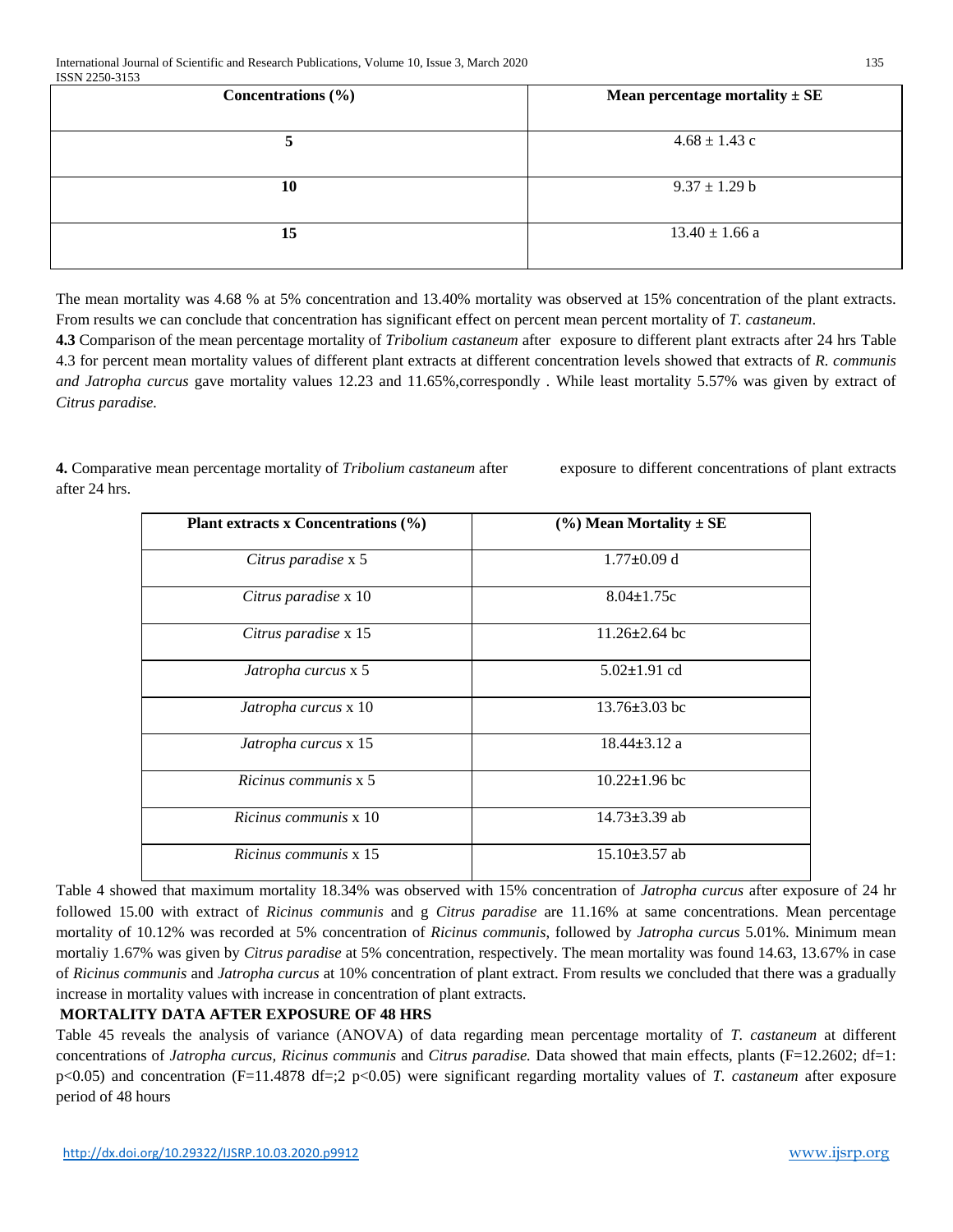| Table 5 Analysis of variance (ANOVA) of the data concerning % mortality of Tribolium castaneum (Herbst) for different plant |  |
|-----------------------------------------------------------------------------------------------------------------------------|--|
| extracts                                                                                                                    |  |

| ----------                 |                |           |            |           |
|----------------------------|----------------|-----------|------------|-----------|
| S.O.V                      | DF             | <b>SS</b> | <b>MSS</b> | F value   |
| <b>Plant</b>               | $\mathfrak{Z}$ | 1047.22   | 349.07     | 12.2602** |
| Concentration              | 2              | 654.17    | 327.08     | 11.4878** |
| <b>Plant*Concentration</b> | 6              | 90.28     | 15.05      | 1.5285*   |
| <b>Error</b>               | 24             | 683.33    |            |           |
| <b>Total</b>               | 35             | 204.86    |            |           |

 $NS = Non-significant (P > 0.05);$ <sup>\*</sup> = Significant (P<0.05); \*\* = Highly significant (P<0.01)

Table 6 Comparison of the mean percentage mortality of *Tribolium castaneum* after exposure to different concentrations of **plant extracts after 24 hrs**

| Concentrations $(\% )$ | Mean percentage mortality $\pm$ SE |
|------------------------|------------------------------------|
|                        | $13.75 \pm 1.95$ c                 |
| 10                     | $19.58 \pm 1.89$ b                 |
| 15                     | $24.16 \pm 2.56$ a                 |

Data table 6 showed that mortality 13.75% mean percentage mortality was observed at 5% concentration and 24.16% mortality was observed at 15% concentration of the plant extracts. From results we can conclude that concentration has significant effect on percent mean percent mortality of *T. castaneum*.

**7** Comparison of the mean percentage mortality of *Tribolium castaneum* after exposure to different plant extracts after 48 hrs.

| Concentrations $(\% )$ | $(\%)$ Mean Mortality $\pm$ SE |
|------------------------|--------------------------------|
| Jatropha curcus        | $23.32 \pm 2.63$ a             |
| Ricinus communis       | $25.54 \pm 2.42$ a             |
| Citrus paradise        | $15.01 \pm 1.86$ b             |

Table 7 showed percent mean mortality values of different plant extracts at different concentration levels. Extracts of *Ricinus communis* and *Jatropha curcus* gave mortality values 25.54 and 23.32 %, correspondly.While least mortality 15.01% was given by extract of *Citrus paradise*.

**8** Comparative mean percentage mortality of *Tribolium castaneum* after exposure to different concentrations of plant extracts after 48 hrs

| Plant extracts x Concentrations $(\% )$ | $(\%)$ Mean Mortality $\pm$ SE |
|-----------------------------------------|--------------------------------|
|                                         |                                |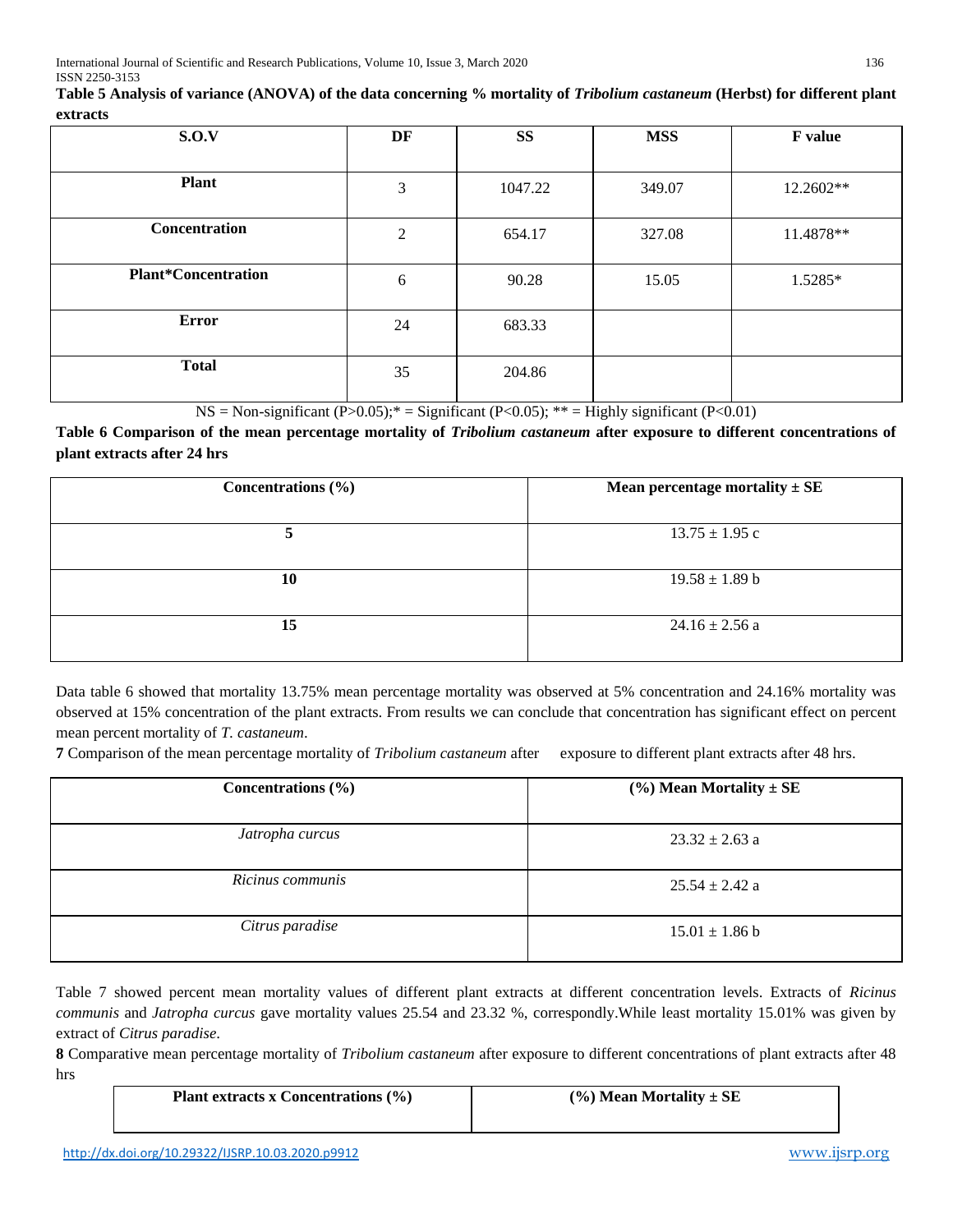| Plant extracts x Concentrations (%) | $(\%)$ Mean Mortality $\pm$ SE |  |  |
|-------------------------------------|--------------------------------|--|--|
| Citrus paradise x 5                 | $10.02 \pm 2.88$               |  |  |
| Citrus paradise x 10                | $11.16 \pm 1.66$               |  |  |
| Citrus paradise x 15                | $16.65 \pm 2.64$               |  |  |
| Jatropha curcus x 5                 | $14.01 \pm 2.88$               |  |  |
| Jatropha curcus x 10                | 25.06±2.92                     |  |  |
| Jatropha curcus x 15                | 29.34±2.89                     |  |  |
| Ricinus communis x 5                | $21.66 \pm 1.66$ bc            |  |  |
| Ricinus communis x 10               | 24.32±3.38 ab                  |  |  |
| Ricinus communis x 15               | 31.67±3.40ab                   |  |  |
|                                     |                                |  |  |

Table 8 revealed that maximum mortality 31.67% was observed with 15% concentration of *Ricinus communis* after exposure of 48 hr followed 29.34 %with extract of *Jatropha curcus, Citrus paradise* gave 16.65 at 15% concentrations. Mean percentage mortality of 21.66 % was recorded at 5% concentration of *Ricinus communis* followed by *Jatropha curcus* 14.01%. Minimum mean mortaliy 10.02 % was given by *Citrus paradise* at 5% concentration, respectively. The mean mortality was found 25.06 and 24.32 % in case of *Jatropha curcus* and *Ricinus communis*, respectively at 10% concentration of plant extract. From results we concluded that there was a gradually increase in mortality values with increase in concentration of plant extracts.

# **MORTALITY DATA AFTER EXPOSURE OF 72 HRS**

Table 4.9 reveals the analysis of variance (ANOVA) of data regarding mean percentage mortality of *T. castaneum* at different concentrations of *Jatropha curcus* , *Ricinus communis* and *Citrus paradise*. Data showed that main effects, plants (F=4.66; df=1: p<0.05) and concentration (F=11.10 df=;2 p<0.05) were significant regarding mortality values of *T. castaneum* after exposure period of 72 hours.

**Table 9.** Analysis of variance (ANOVA) of the data concerning % mortality of *Tribolium castaneum* (Herbst) for different plant extracts

| $\alpha$ ucto              |    |           |            |           |  |  |
|----------------------------|----|-----------|------------|-----------|--|--|
| S.O.V                      | DF | <b>SS</b> | <b>MSS</b> | F value   |  |  |
| <b>Plant</b>               | 3  | 2054.07   | 684.69     | 7.9962*   |  |  |
| Concentration              | 2  | 3257.89   | 1628.94    | 19.0000** |  |  |
| <b>Plant*Concentration</b> | 6  | 545.58    | 90.93      | 2.0706*   |  |  |
| <b>Error</b>               | 24 | 2057.61   |            |           |  |  |
| <b>Total</b>               | 35 | 7915.15   |            |           |  |  |

 $NS = Non-significant (P > 0.05); * = Significant (P < 0.05); ** = Highly significant (P < 0.01)$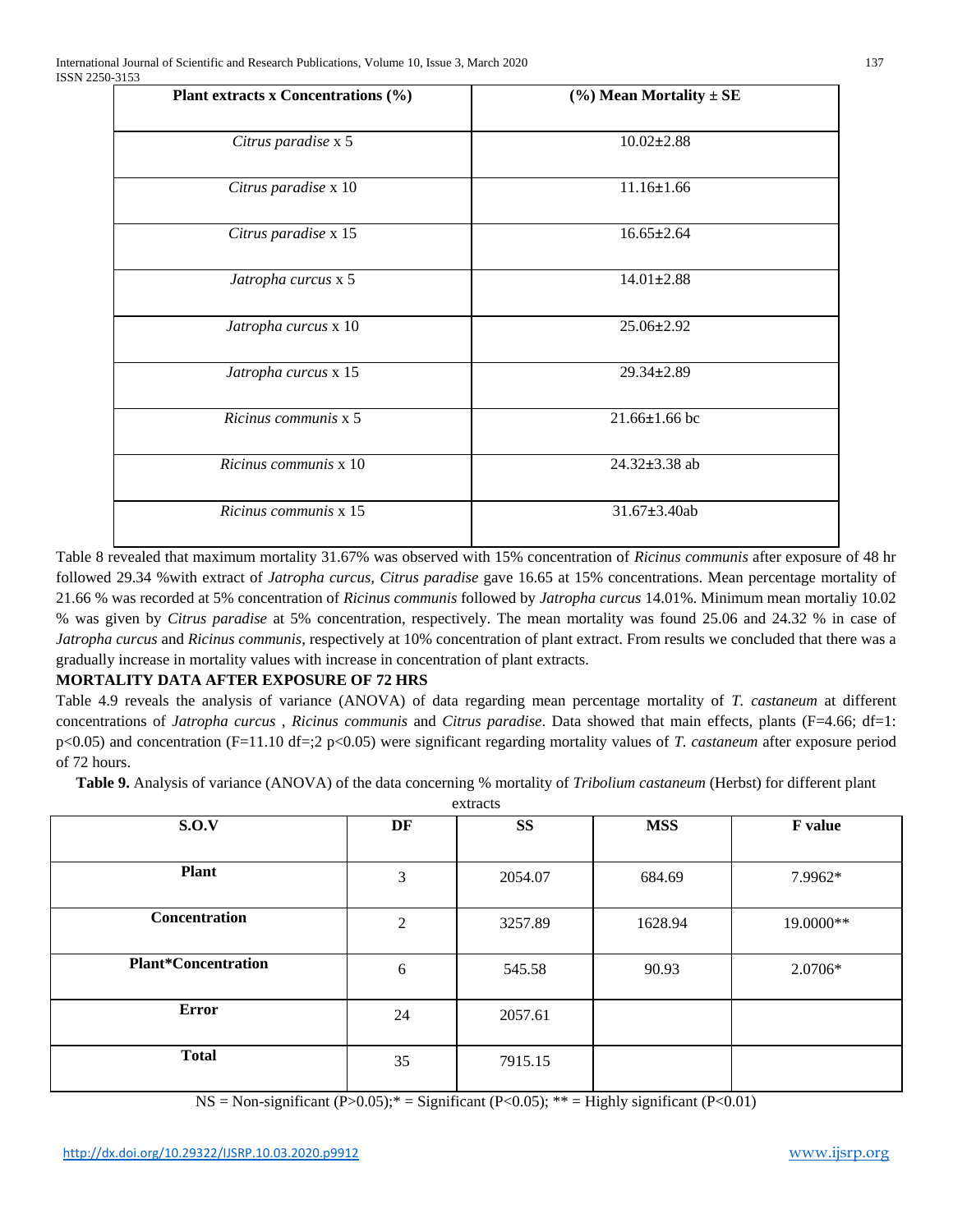#### **WITH ZnO NANO-PARTICALS against** *Tribolium castanium*

## **MORTALITY DATA AFTER EXPOSURE OF 24 HRS**

To evaluate the mortality of *T. castaneum*, homogenous adults were released on treated diet in small plastic jars. Adults were allowed to feed on treated diet and data regarding mortality was recorded. Wheat grains were used as diet and three concentrations of each plant extract were used viz., 5, 10 and 15%. Mortality data was recorded for 24, 48 and 72 h of exposure period. For mortality assessment insects were kept in incubators at  $30\pm2$  °C and  $60\pm5$  % RH. Each treatment and control were replicated three times.

Table 4.1 reveals the analysis of variance (ANOVA) of data regarding mean percentage mortality of *T. castaneum* at different concentrations of *Jatropha curcus ,Citrus paradise and R. communis.* Data showed that main effects, plants (F=4.66; df=1: p<0.05) and concentration (F=11.10 df=;2 p<0.05) were significant regarding mortality values of *T. castaneum* after exposure period of 24 hours.

**13.** Analysis of variance (ANOVA) of the data concerning % mortality of *Tribolium castaneum* (Herbst) for ZnO based nano-particals

| S.O.V                       | DF             | <b>SS</b> | <b>MSS</b> | <b>F</b> value |
|-----------------------------|----------------|-----------|------------|----------------|
| <b>Plant</b>                | 2              | 2137.520  | 1068.760   | 54.1791**      |
| <b>Concentration(Conc.)</b> | 2              | 1438.431  | 719.215    | 36.4594**      |
| <b>Plant*Concentration</b>  | $\overline{4}$ | 400.542   | 100.136    | 5.0762*        |
| Error                       | 18             | 355.076   | 19.726     |                |
| <b>Total</b>                | 26             | 4331.569  |            |                |

**Table 14.** Comparison of the mean percentage mortality of *Tribolium castaneum* after exposure to different concentrations of plant extracts after 24 hrs

| Concentrations $(\% )$ | Mean percentage mortality $\pm$ SE |
|------------------------|------------------------------------|
|                        | $9.16 \pm 1.99$ c                  |
| 10                     | $18.09 \pm 3.35$ b                 |
| 15                     | $27.04 \pm 4.99$ a                 |

Data in table 2. represents the insecticidal effect of different concentrations of 3 different oil against *Tribolium castaneum*. The experimental data revealed that maximum mortality (27.04 %) at 15% was recorded. The mean mortality was 18.09 % at 10% concentration and 9.16% mortality was observed at 5% concentration of the plant extracts. From this it is concluded that mortality only increased with increase in concentrations of the 3 different plant oil and also shows that concentration has significant effect on percent mean percent mortality of *T. castaneum*.

**15** Comparison of the mean percentage mortality of *Tribolium castaneum* after exposure to different plant extracts after 24 hrs

| Concentrations $(\% )$ | Mean percentage mortality $\pm$ SE |
|------------------------|------------------------------------|
| P1                     | $8.34 \pm 1.67$ c                  |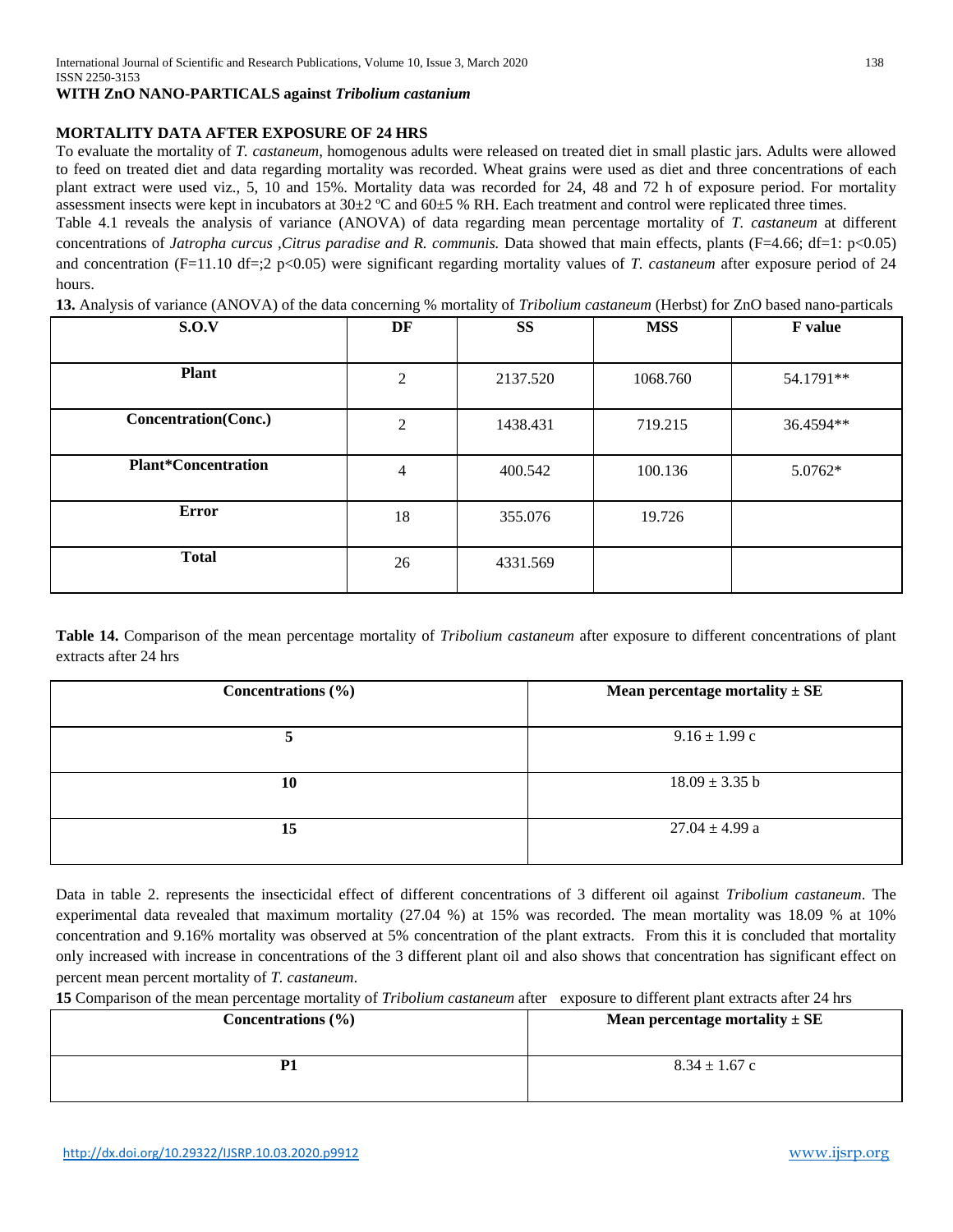| 10011 2200 0100<br>Concentrations $(\% )$ | Mean percentage mortality $\pm$ SE |
|-------------------------------------------|------------------------------------|
| P <sub>2</sub>                            | $16.12 \pm 2.16 b$                 |
| P3                                        | $29.85 \pm 4.79$ a                 |

Table 4.3 for percent mean mortality values of different plant extracts at different concentration levels showed that extracts of *R. communis and Jatropha curcus* gave mortality values 29.85 and 16.12%,correspondly *.* While least mortality 8.34 % was given by extract of *Citrus paradise.*

**16** Comparative mean percentage mortality of *Tribolium castaneum* after exposure to different concentrations of plant extracts after 24 hrs

| Plant extracts x Concentrations (%) | $(\%)$ Mean Mortality $\pm$ SE |
|-------------------------------------|--------------------------------|
| Citrus paradise x 5                 | $3.34 \pm 1.67$ g              |
| Citrus paradise x 10                | 8.34±1.67 efg                  |
| Citrus paradise x 15                | 13.34±1.67 def                 |
| Jatropha curcus x 5                 | $8.34 \pm 1.67$ fg             |
| Jatropha curcus x 10                | 18.34±1.67 cd                  |
| Jatropha curcus x 15                | $21.67 \pm 1.67$ bc            |
| Ricinus communis x 5                | 15.82±1.68 de                  |
| Ricinus communis x 10               | $27.69 \pm 6.06$ b             |
| Ricinus communis x 15               | $46.12 \pm 1.68$ a             |
|                                     |                                |

Table 4. showed the interaction between different concentrations (5, 10 and 15%) and different exposure time period. Mean mortality of *T. castaneum* was given in percentage by the application of extract of *Ricinus communis*, *Jatropha curcus*, *Citrus paradise* oil along with standard error in table 4.

Mean comparison of percentage mortality values of *T. castaneum* at different concentrations of selected plant extract were highest at maximum concentration. Extract of *Ricinus communis* gave the highest mean mortality revealed that maximum mortality (46.12 %) at 15% was recorded. The mean mortality was 27.60% at 10% concentration and 15.82% mortality was observed at 5% concentration of the plant extracts. Extract of *Jatropha curcus* gave the mean mortality revealed that maximum mortality (21.67%) at 15% was recorded. The mean mortality was 18.34% at 10% concentration and 8.34% mortality was observed at 5% concentration of the plant extracts. Extract of *Citrus paradise* gave the mean mortality revealed that maximum mortality (13.34%) at 15% was recorded. The mean mortality was 8.34% at 10% concentration and 3.34% mortality was observed at 5% concentration of the plant extracts.The given outcome showed that interaction of exposure time and concentration was significant. From results we concluded that there was a gradually increase in mortality values with increase in concentration of plant extracts.

# **5. MORTALITY DATA AFTER EXPOSURE OF 48 HRS**

<http://dx.doi.org/10.29322/IJSRP.10.03.2020.p9912> [www.ijsrp.org](http://ijsrp.org/)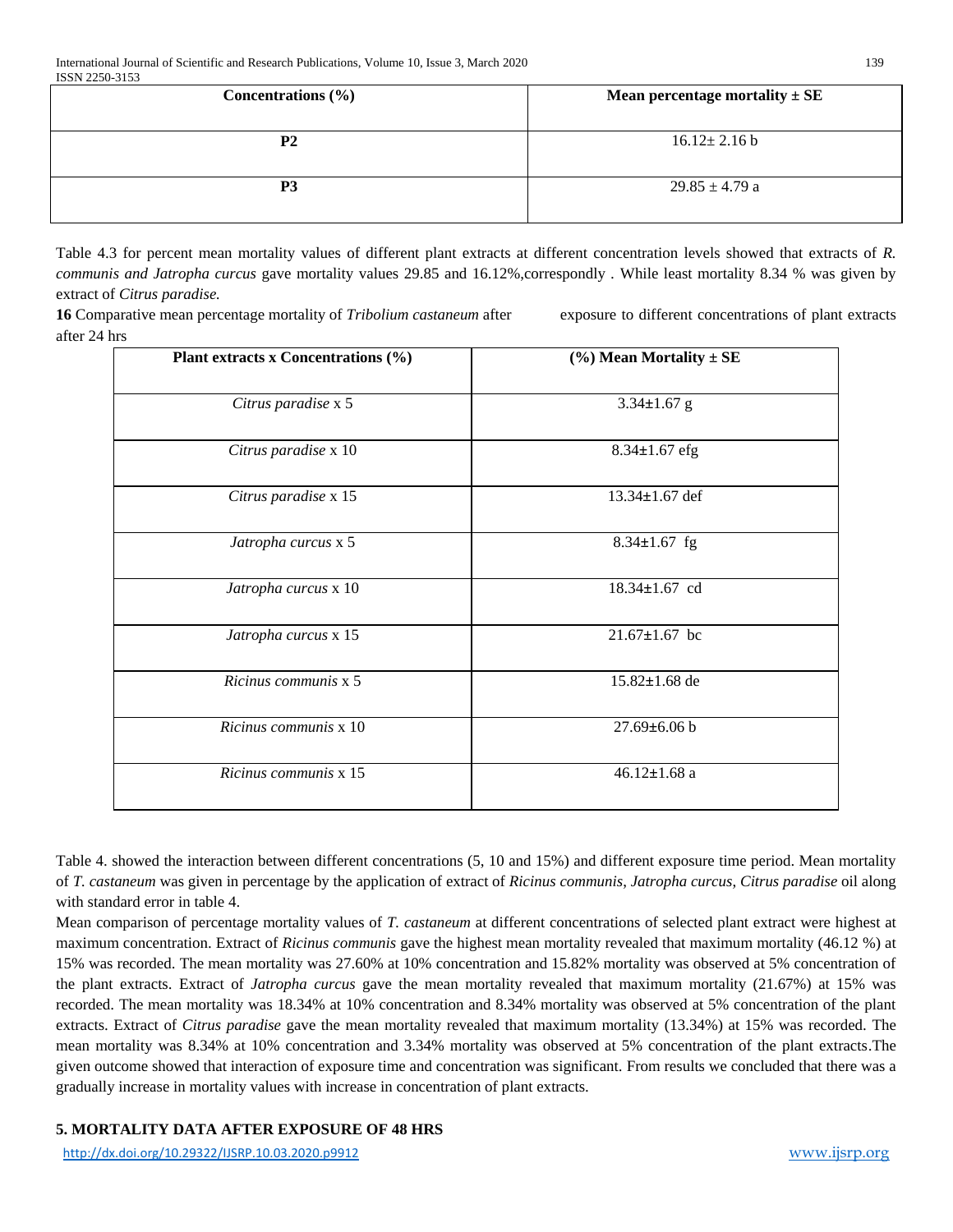**Table 17.** Analysis of variance (ANOVA) of the data concerning % mortality of *Tribolium castaneum* (Herbst) for ZnO based nanoparticals

| $\mathbf{r}$                |                |           |            |           |
|-----------------------------|----------------|-----------|------------|-----------|
| S.O.V                       | DF             | <b>SS</b> | <b>MSS</b> | F value   |
| <b>Plant</b>                | $\overline{2}$ | 2093.50   | 1046.75    | 65.5597** |
| <b>Concentration(Conc.)</b> | 2              | 2732.05   | 1366.03    | 85.5566** |
| <b>Plant*Concentration</b>  | 4              | 418.65    | 104.66     | $6.5552*$ |
| <b>Error</b>                | 18             | 287.39    | 15.97      |           |
| <b>Total</b>                | 26             | 5531.59   |            |           |

**Table 18.** Comparison of the mean percentage mortality of *Tribolium castaneum* after exposure to different

concentrations of plant extracts after 48 hrs

| Concentrations $(\% )$ | Mean percentage mortality $\pm$ SE |
|------------------------|------------------------------------|
|                        | $11.95 \pm 1.33$ c                 |
| 10                     | $22.54 \pm 1.33$ b                 |
| 15                     | $36.51 \pm 1.33$ a                 |

Data in table 18. represents the insecticidal effect of different concentrations of 3 different oil against *Tribolium castaneum*. The experimental data revealed that maximum mortality (36.51 %) at 15% was recorded. The mean mortality was 22.54 % at 10% concentration and 11.95 % mortality was observed at 5% concentration of the plant extracts. From this it is concluded that mortality only increased with increase in concentrations of the 3 different plant oil and also shows that concentration has significant effect on percent mean percent mortality of *T. castaneum*.

**19** Comparison of the mean percentage mortality of *Tribolium castaneum* after exposure to different plant extracts after 48 hrs

| Concentrations $(\% )$ | Mean percentage mortality $\pm$ SE |
|------------------------|------------------------------------|
| <b>P1</b>              | $12.77 \pm 2.51$ c                 |
| P <sub>2</sub>         | $23.89 \pm 3.31$ b                 |
| P <sub>3</sub>         | $34.34 \pm 5.51$ a                 |

Table 4.19. for percent mean mortality values of different plant extracts at different concentration levels showed that extracts of *R. communis and Jatropha curcus* gave mortality values 34.34 and 23.89%,correspondly *.* While least mortality 12.77 % was given by extract of *Citrus paradise.*

**20** Comparative mean percentage mortality of *Tribolium castaneum* after exposure to different concentrations of plant extracts after 48 hrs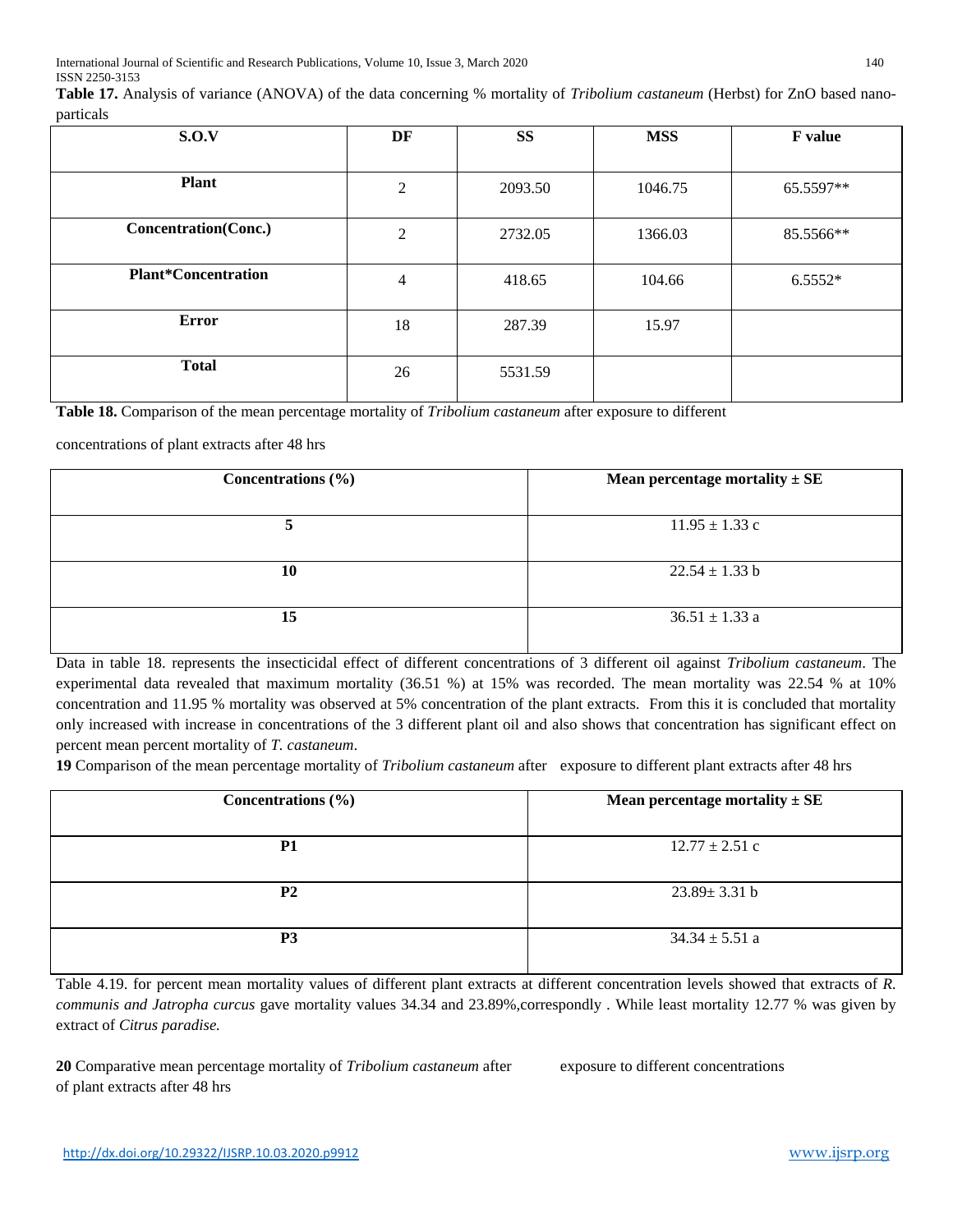| Plant extracts x Concentrations $(\% )$ | $(\%)$ Mean Mortality $\pm$ SE |
|-----------------------------------------|--------------------------------|
| Citrus paradise x 5                     | $5.00 \pm 0.00$ g              |
| Citrus paradise x 10                    | $11.67 \pm 1.67$ efg           |
| Citrus paradise x 15                    | $21.67 \pm 1.67$ def           |
| Jatropha curcus x 5                     | $11.67 \pm 1.67$ fg            |
| Jatropha curcus x 10                    | 26.67±1.67 cd                  |
| Jatropha curcus x 15                    | $33.33 \pm 1.67$ bc            |
| Ricinus communis x 5                    | 19.19±0.00de                   |
| Ricinus communis x 10                   | 29.29±2.91 b                   |
| Ricinus communis x 15                   | $54.54 \pm 5.05$ a             |
|                                         |                                |

Table 20. showed the interaction between different concentrations (5, 10 and 15%) and different exposure time period. Mean mortality of *T. castaneum* was given in percentage by the application of extract of *Ricinus communis*, *Jatropha curcus*, *Citrus paradise* oil along with standard error in table 20.

Mean comparison of percentage mortality values of *T. castaneum* at different concentrations of selected plant extract were highest at maximum concentration. Extract of *Ricinus communis* gave the highest mean mortality revealed that maximum mortality (54.54%) at 15% was recorded. The mean mortality was 29.29% at 10% concentration and 19.19% mortality was observed at 5% concentration of the plant extracts. Extract of *Jatropha curcus* gave the mean mortality revealed that maximum mortality (33.33%) at 15% was recorded. The mean mortality was 26.67% at 10% concentration and 11.67% mortality was observed at 5% concentration of the plant extracts. Extract of *Citrus paradise* gave the mean mortality revealed that maximum mortality (21.67%) at 15% was recorded. The mean mortality was 11.67% at 10% concentration and 5.00% mortality was observed at 5% concentration of the plant extracts. The given outcome showed that interaction of exposure time and concentration was significant. From results we concluded that there was a gradually increase in mortality values with increase in concentration of plant extracts.

# **6. MORTALITY DATA AFTER EXPOSURE OF 72 HRS**

**Table 21.** Analysis of variance (ANOVA) of the data concerning % mortality of *Tribolium castaneum* (Herbst) for ZnO based nanoparticles

| S.O.V                      | DF             | <b>SS</b> | <b>MSS</b> | <b>F</b> value |
|----------------------------|----------------|-----------|------------|----------------|
| <b>Plant</b>               | 2              | 3675.23   | 1837.62    | 196.074**      |
| Concentration              | 2              | 3386.81   | 1693.40    | 180.686**      |
| <b>Plant*Concentration</b> | $\overline{4}$ | 1354.42   | 338.61     | 36.129*        |
| <b>Error</b>               | 18             | 168.70    | 9.37       |                |

<http://dx.doi.org/10.29322/IJSRP.10.03.2020.p9912> [www.ijsrp.org](http://ijsrp.org/)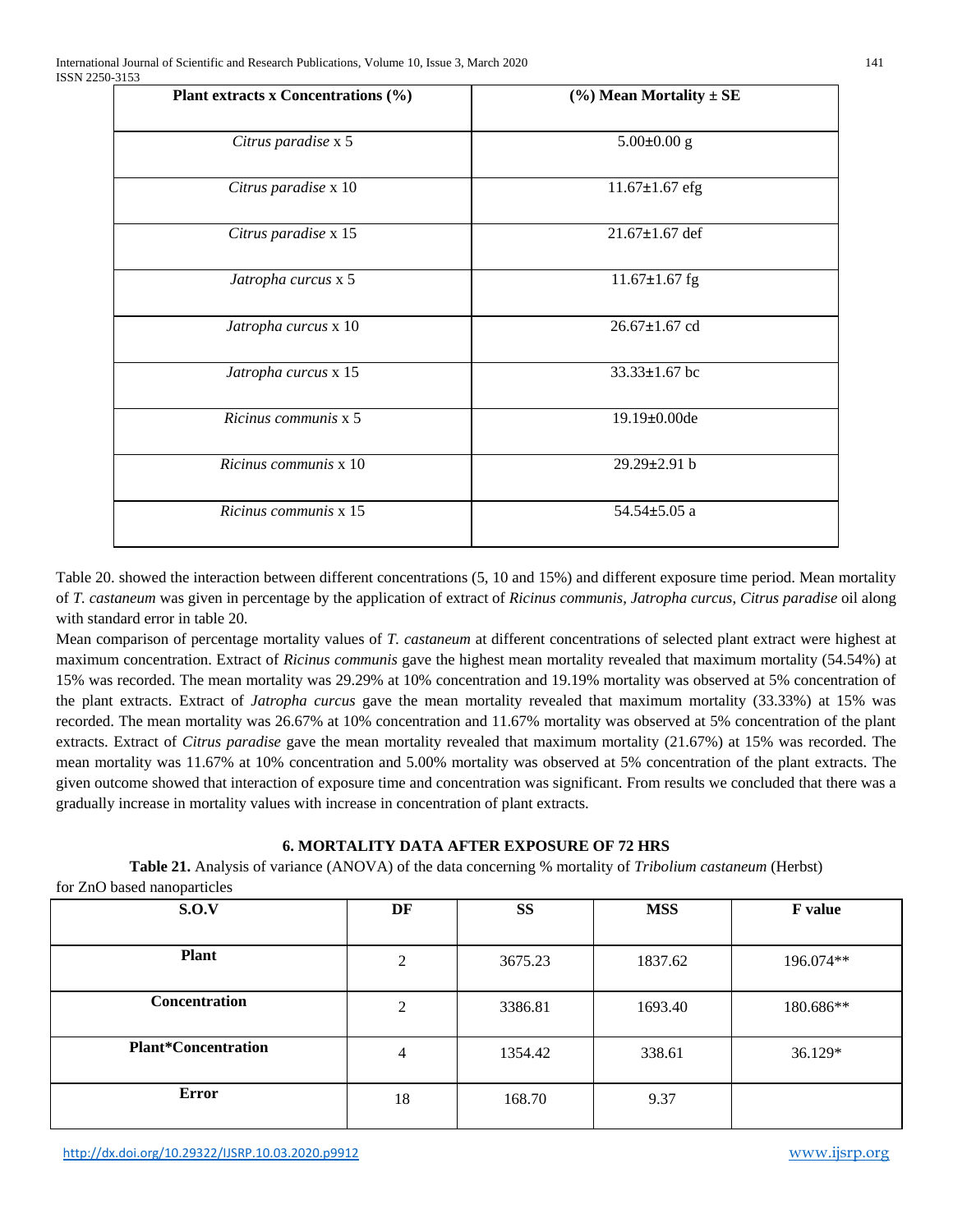| S.O.V        | DF | <b>SS</b> | <b>MSS</b> | <b>F</b> value |
|--------------|----|-----------|------------|----------------|
| <b>Total</b> | 26 | 8585.16   |            |                |

**Table 22.** Comparison of the mean percentage mortality of *Tribolium castaneum* after exposure to different concentrations of plant extracts after 72 hrs

| Concentrations $(\% )$ | Mean percentage mortality $\pm$ SE |
|------------------------|------------------------------------|
|                        | $10.28 \pm 1.99$ c                 |
| 10                     | $22.55 \pm 3.14$ b                 |
| 15                     | $37.66 \pm 7.63$ a                 |

Data in table 22. represents the insecticidal effect of different concentrations of 3 different oil against *Tribolium castaneum*. The experimental data revealed that maximum mortality (37.66 %) at 15% was recorded. The mean mortality was 22.55 % at 5% concentration and 10.28 % mortality was observed at 10% concentration of the plant extracts. From this it is concluded that mortality only increased with increase in concentrations of the 3 different plant oil and also shows that concentration has significant effect on percent mean percent mortality of *T. castaneum*.

**23** Comparison of the mean percentage mortality of *Tribolium castaneum* after exposure to different plant extracts after 24 hrs

| Concentrations $(\% )$ | Mean percentage mortality $\pm$ SE |
|------------------------|------------------------------------|
| <b>P1</b>              | $10.56 \pm 1.54$ c                 |
| P <sub>2</sub>         | $21.12 \pm 3.51 b$                 |
| P <sub>3</sub>         | $38.83 \pm 7.31$ a                 |

Table 4.23 for percent mean mortality values of different plant extracts at different concentration levels showed that extracts of *R. communis and Jatropha curcus* gave mortality values 38.83 and 21.12%,correspondly *.* While least mortality 10.56 % was given by extract of *Citrus paradise.*

24. Comparative mean percentage mortality of *Tribolium castaneum* after exposure to different concentrations of plant extracts after 24 hrs

| Plant extracts x Concentrations $(\% )$ | $(\%)$ Mean Mortality $\pm$ SE |
|-----------------------------------------|--------------------------------|
| Citrus paradise x 5                     | $5.00\pm0.00$ g                |
| Citrus paradise x 10                    | $11.67 \pm 1.67$ efg           |
| Citrus paradise x 15                    | $15.00\pm0.00$ def             |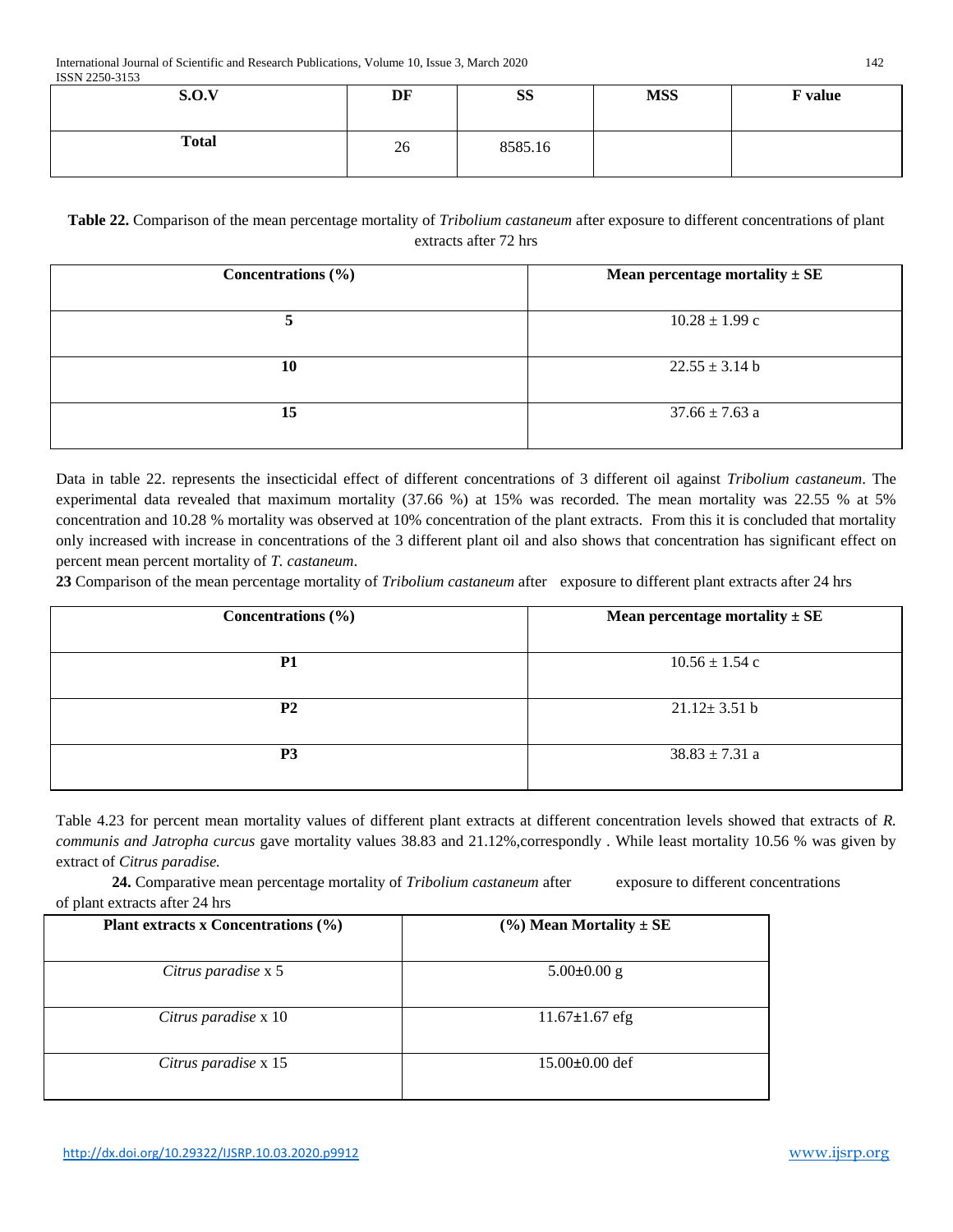| Plant extracts x Concentrations (%) | $(\%)$ Mean Mortality $\pm$ SE |
|-------------------------------------|--------------------------------|
| Jatropha curcus x 5                 | $8.33 \pm 1.67$ fg             |
| Jatropha curcus x 10                | $23.33 \pm 1.67$ cd            |
| Jatropha curcus x 15                | $31.67 \pm 1.67$ bc            |
| Ricinus communis x 5                | $17.50 \pm 1.68$ de            |
| Ricinus communis x 10               | $32.65 \pm 1.68$ b             |
| Ricinus communis x 15               | $66.32 \pm 3.36$ a             |

Table 24. showed the interaction between different concentrations (5, 10 and 15%) and different exposure time period. Mean mortality of *T. castaneum* was given in percentage by the application of extract of *Ricinus communis*, *Jatropha curcus*, *Citrus paradise* oil along with standard error in table 24.

Mean comparison of percentage mortality values of *T. castaneum* at different concentrations of selected plant extract were highest at maximum concentration. Extract of *Ricinus communis* gave the highest mean mortality revealed that maximum mortality (66.32%) at 15% was recorded. The mean mortality was 32.65% at 10% concentration and 17.50% mortality was observed at 5% concentration of the plant extracts. Extract of *Jatropha curcus* gave the mean mortality revealed that maximum mortality (31.67%) at 15% was recorded. The mean mortality was 23.33% at 10% concentration and 8.33% mortality was observed at 5% concentration of the plant extracts. Extract of *Citrus paradise* gave the mean mortality revealed that maximum mortality (15.00%) at 15% was recorded. The mean mortality was 11.67% at 10% concentration and 5.00% mortality was observed at 5% concentration of the plant extracts.The given outcome showed that interaction of exposure time and concentration was significant. From results we concluded that there was a gradually increase in mortality values with increase in concentration of plant extracts.

# **WITH ZnO NANO-PARTICALS against** *Trogoderma granarium* **MORTALITY DATA AFTER EXPOSURE OF 24 HRS**

**Table 25.** Analysis of variance (ANOVA) of the data concerning % mortality of *Trogoderma granarium* (Herbst) for ZnO based nanoparticles

| S.O.V                      | DF             | <b>SS</b> | <b>MSS</b> | F value   |
|----------------------------|----------------|-----------|------------|-----------|
|                            |                |           |            |           |
| <b>Plant</b>               | $\overline{2}$ | 994.669   | 497.334    | 58.8831** |
| Concentration              | 2              | 881.393   | 440.697    | 52.1773** |
| <b>Plant*Concentration</b> | 4              | 166.266   | 41.566     | 4.9214*   |
| Error                      | 18             | 152.030   | 8.446      |           |
| <b>Total</b>               | 26             | 2194.358  |            |           |

**Table 26.** Comparison of the mean percentage mortality of *Trogoderma granarium* after exposure to different concentrations of plant extracts after 24 hrs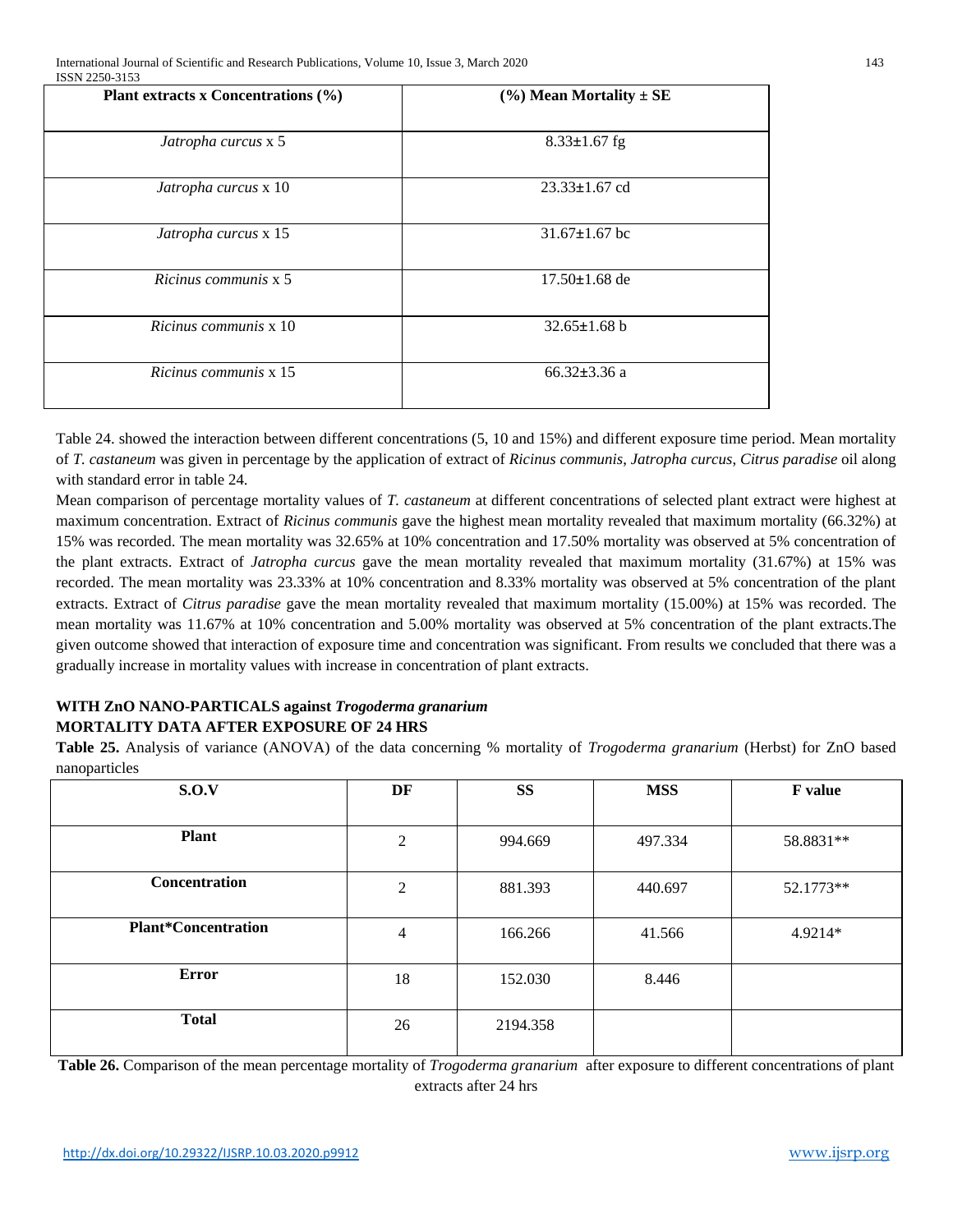| Concentrations $(\% )$ | Mean percentage mortality $\pm$ SE |
|------------------------|------------------------------------|
|                        | $6.36 \pm 1.31$ c                  |
| 10                     | $12.51 \pm 2.54$ b                 |
| 15                     | $20.33 \pm 3.16$ a                 |

Data in table 26 represents the insecticidal effect of different concentrations of 3 different oil against *Trogoderma granarium*. The experimental data revealed that maximum mortality (20.33 %) at 15% was recorded. The mean mortality was 6.36 % at 5% concentration and 12.51 % mortality was observed at 10% concentration of the plant extracts. From this it is concluded that mortality only increased with increase in concentrations of the 3 different plant oil and also shows that concentration has significant effect on percent mean percent mortality of *T. granarium*.

**27** Comparison of the mean percentage mortality of *Trogoderma granarium* after exposure to different plant extracts after 24 hrs

| Concentrations $(\% )$ | Mean percentage mortality $\pm$ SE |
|------------------------|------------------------------------|
| P <sub>1</sub>         | $7.23 \pm 1.68$ c                  |
| <b>P2</b>              | $10.56 \pm 1.54$ b                 |
| <b>P3</b>              | $21.43 \pm 3.37$ a                 |

Table 27 for percent mean mortality values of different plant extracts at different concentration levels showed that extracts of *R. communis and Jatropha curcus* gave mortality values 21.43 and 10.56%,correspondly *.* While least mortality 7.23 % was given by extract of *Citrus paradise.*

28. Comparative mean percentage mortality of *Trogoderma granarium* after exposure to different concentrations of plant extracts after 24 hrs

| Plant extracts x Concentrations (%) | $(\%)$ Mean Mortality $\pm$ SE |
|-------------------------------------|--------------------------------|
| Citrus paradise x 5                 | $3.34 \pm 1.67$ g              |
| Citrus paradise x 10                | $5.00 \pm 0.00$ efg            |
| Citrus paradise x 15                | $13.34 \pm 1.67$ def           |
| Jatropha curcus x 5                 | $5.00 \pm 0.00$ fg             |
| Jatropha curcus x 10                | $11.67 \pm 1.67$ cd            |
| Jatropha curcus x 15                | $15.00\pm0.00$ bc              |
| Ricinus communis x 5                | $10.77 \pm 1.68$ de            |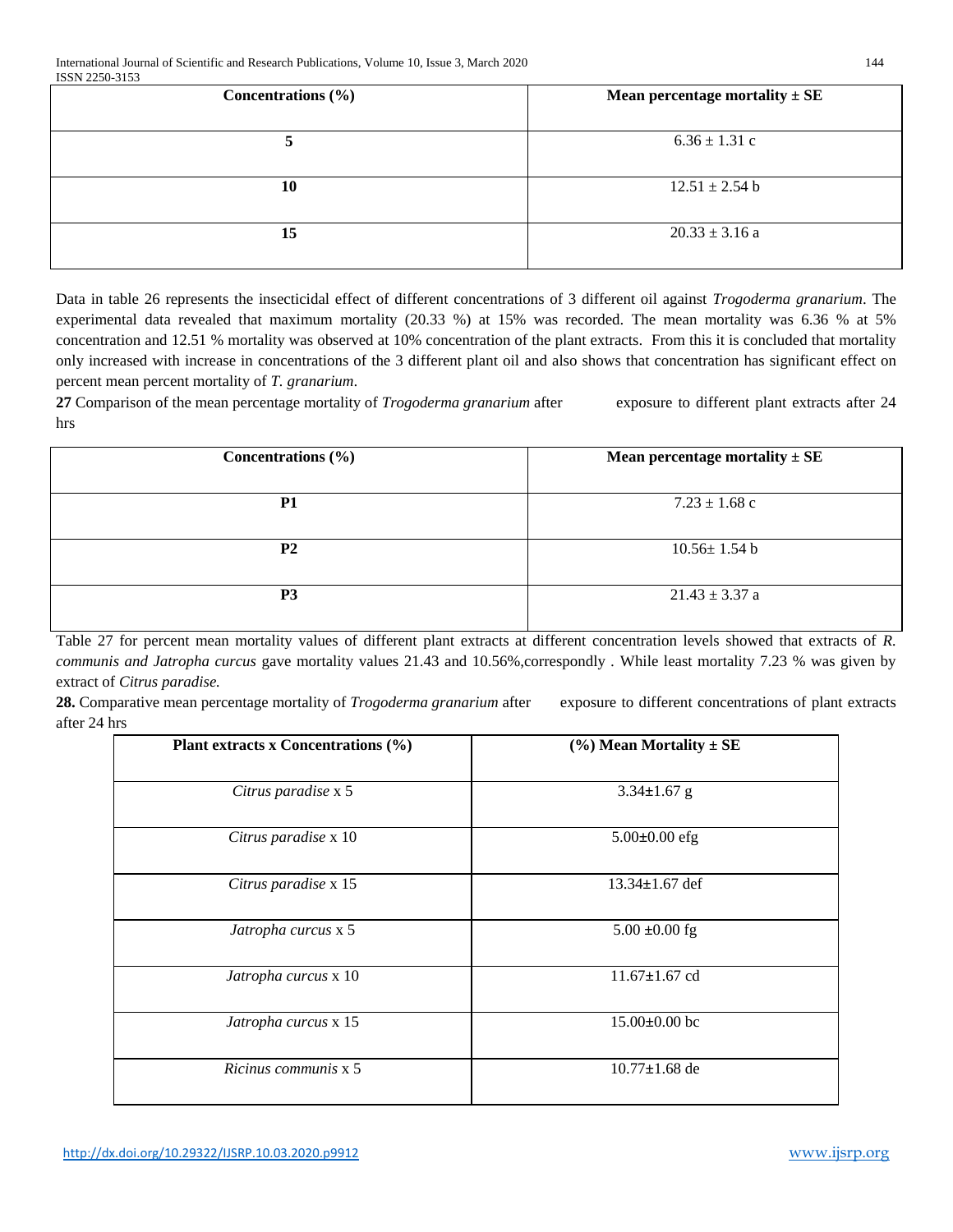| Plant extracts x Concentrations $(\% )$ | $(\%)$ Mean Mortality $\pm$ SE |
|-----------------------------------------|--------------------------------|
| Ricinus communis x 10                   | $20.87 \pm 3.36$ b             |
| Ricinus communis x 15                   | $32.65 \pm 1.68$ a             |

Table 28. showed the interaction between different concentrations (5, 10 and 15%) and different exposure time period. Mean mortality of *T. granarium* was given in percentage by the application of extract of *Ricinus communis*, *Jatropha curcus*, *Citrus paradise* oil along with standard error in table 28.

Mean comparison of percentage mortality values of *T. granarium* at different concentrations of selected plant extract were highest at maximum concentration. Extract of *Ricinus communis* gave the highest mean mortality revealed that maximum mortality (32.65%) at 15% was recorded. The mean mortality was 20.87% at 10% concentration and 10.77% mortality was observed at 5% concentration of the plant extracts. Extract of *Jatropha curcus* gave the mean mortality revealed that maximum mortality (15.00%) at 15% was recorded. The mean mortality was 11.67% at 10% concentration and 5.00% mortality was observed at 5% concentration of the plant extracts. Extract of *Citrus paradise* gave the mean mortality revealed that maximum mortality (13.34%) at 15% was recorded. The mean mortality was 5.00% at 10% concentration and 3.34% mortality was observed at 5% concentration of the plant extracts. The given outcome showed that interaction of exposure time and concentration was significant. From results we concluded that there was a gradually increase in mortality values with increase in concentration of plant extracts.

# **MORTALITY DATA AFTER EXPOSURE OF 48 HRS**

**Table 29.** Analysis of variance (ANOVA) of the data concerning % mortality of *Trogoderma granarium* (Herbst) for ZnO based nanoparticles

| S.O.V                      | DF             | <b>SS</b> | <b>MSS</b> | <b>F</b> value |
|----------------------------|----------------|-----------|------------|----------------|
|                            |                |           |            |                |
| <b>Plant</b>               | 2              | 1535.136  | 767.568    | 117.4032**     |
| Concentration              | $\mathfrak{2}$ | 1183.249  | 591.625    | 90.4918**      |
| <b>Plant*Concentration</b> | 4              | 494.613   | 123.653    | 18.9133**      |
| <b>Error</b>               | 18             | 117.682   | 6.538      |                |
| <b>Total</b>               | 26             | 3330.680  |            |                |

**Table 30.** Comparison of the mean percentage mortality of *Trogoderma granarium* after exposure to different concentrations of plant extracts after 48 hrs

| Concentrations $(\% )$ | Mean percentage mortality $\pm$ SE |  |
|------------------------|------------------------------------|--|
|                        |                                    |  |
|                        | $6.36 \pm 1.31$ c                  |  |
| 10                     | $14.18 \pm 2.30$ b                 |  |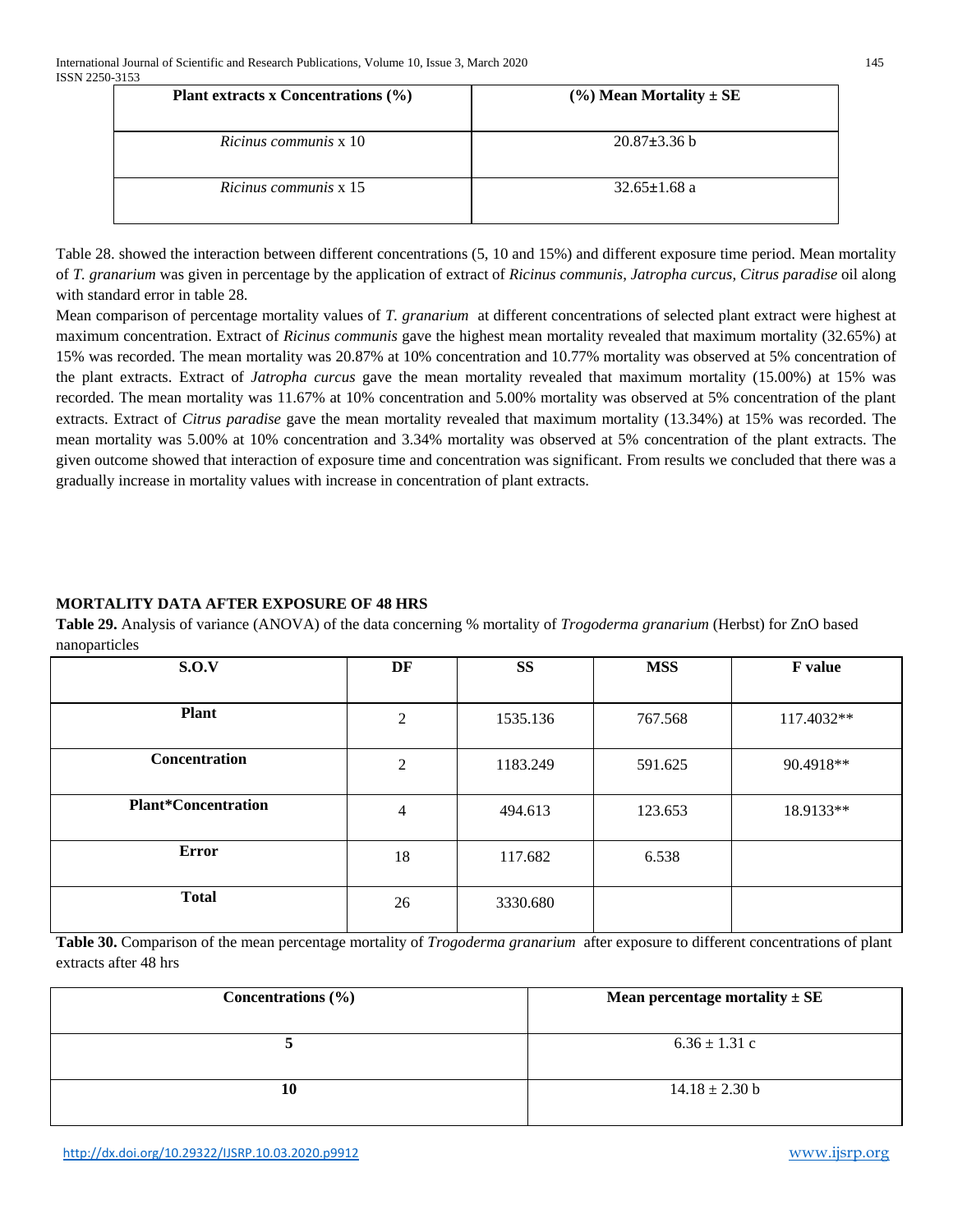| Concentrations $(\% )$ | Mean percentage mortality $\pm$ SE |
|------------------------|------------------------------------|
| 13                     | $22.58 \pm 4.77$ a                 |

Data in table 4.30. represents the insecticidal effect of different concentrations of 3 different oil against *Trogoderma granarium*. The experimental data revealed that maximum mortality (22.58 %) at 15% was recorded. The mean mortality was 6.36 % at 5% concentration and 14.18 % mortality was observed at 10% concentration of the plant extracts. From this it is concluded that mortality only increased with increase in concentrations of the 3 different plant oil and also shows that concentration has significant effect on percent mean percent mortality of *T. granarium*.

**31.** Comparison of the mean percentage mortality of *Trogoderma granarium* after exposure to different plant extracts after 48 hrs

| Concentrations $(\% )$ | Mean percentage mortality $\pm$ SE |
|------------------------|------------------------------------|
| P <sub>1</sub>         | $7.23 \pm 1.21$ c                  |
| <b>P2</b>              | $11.12 \pm 1.82$ b                 |
| P <sub>3</sub>         | $24.80 \pm 4.48$ a                 |

Table 4.31 for percent mean mortality values of different plant extracts at different concentration levels showed that extracts of *R. communis and Jatropha curcus* gave mortality values 24.80 and 11.12%,correspondly *.* While least mortality 7.23 % was given by extract of *Citrus paradise.*

**32.** Comparative mean percentage mortality of *Trogoderma granarium* after exposure to different concentrations of plant extracts after 24 hrs

| Plant extracts x Concentrations (%) | $(\%)$ Mean Mortality $\pm$ SE |  |  |
|-------------------------------------|--------------------------------|--|--|
| Citrus paradise x 5                 | $3.34 \pm 1.67$ g              |  |  |
| Citrus paradise x 10                | $8.34 \pm 1.67$ efg            |  |  |
| Citrus paradise x 15                | $10.00 \pm 0.00$ def           |  |  |
| Jatropha curcus x 5                 | $5.00 \pm 0.00$ fg             |  |  |
| Jatropha curcus x 10                | $11.67 \pm 1.67$ cd            |  |  |
| Jatropha curcus x 15                | $16.67 \pm 1.67$ bc            |  |  |
| Ricinus communis x 5                | $10.77 \pm 1.68$ de            |  |  |
| Ricinus communis x 10               | $22.55 \pm 1.68$ b             |  |  |
| Ricinus communis x 15               | 41.07 $\pm$ 1.68 a             |  |  |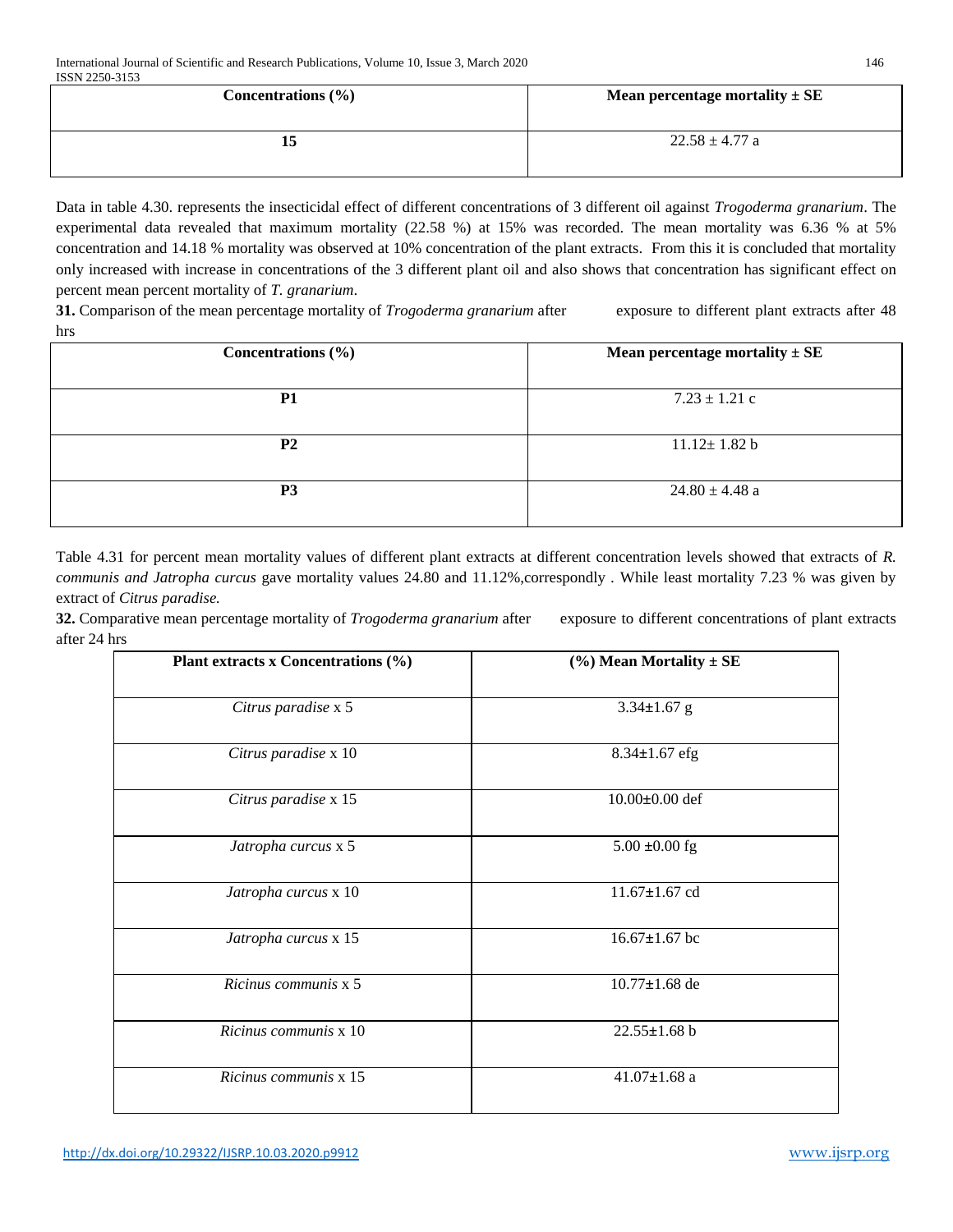International Journal of Scientific and Research Publications, Volume 10, Issue 3, March 2020 147 ISSN 2250-3153

Table 32. showed the interaction between different concentrations (5, 10 and 15%) and different exposure time period. Mean mortality of *T. granarium* was given in percentage by the application of extract of *Ricinus communis*, *Jatropha curcus*, *Citrus paradise* oil along with standard error in table 32.

Mean comparison of percentage mortality values of *T. granarium* at different concentrations of selected plant extract were highest at maximum concentration. Extract of *Ricinus communis* gave the highest mean mortality revealed that maximum mortality (41.07%) at 15% was recorded. The mean mortality was 22.55% at 10% concentration and 10.77% mortality was observed at 5% concentration of the plant extracts. Extract of *Jatropha curcus* gave the mean mortality revealed that maximum mortality (16.67%) at 15% was recorded. The mean mortality was 11.67% at 10% concentration and 5.00% mortality was observed at 5% concentration of the plant extracts. Extract of *Citrus paradise* gave the mean mortality revealed that maximum mortality (10.00%) at 15% was recorded. The mean mortality was 8.34% at 10% concentration and 3.34% mortality was observed at 5% concentration of the plant extracts.The given outcome showed that interaction of exposure time and concentration was significant. From results we concluded that there was a gradually increase in mortality values with increase in concentration of plant extracts.

# **MORTALITY DATA AFTER EXPOSURE OF 72 HRS**

**Table 33.** Analysis of variance (ANOVA) of the data concerning % mortality of *Trogoderma granarium* (Herbst) for ZnO based nanoparticles

| $\mathbf{r}$               |                |           |            |                |
|----------------------------|----------------|-----------|------------|----------------|
| S.O.V                      | DF             | <b>SS</b> | <b>MSS</b> | <b>F</b> value |
| <b>Plant</b>               | 2              | 1774.278  | 887.139    | 95.0392**      |
| Concentration              | 2              | 1746.274  | 873.137    | 93.5391**      |
| <b>Plant*Concentration</b> | $\overline{4}$ | 774.255   | 193.564    | 20.7365**      |
| <b>Error</b>               | 18             | 168.020   | 9.334      |                |
| <b>Total</b>               | 26             |           |            |                |

**Table 34.** Comparison of the mean percentage mortality of *Trogoderma granarium* after exposure to different concentrations of plant extracts after 72 hrs

| Concentrations $(\% )$ | Mean percentage mortality $\pm$ SE |
|------------------------|------------------------------------|
| 5                      | $8.59 \pm 1.27$ c                  |
| 10                     | $18.01 \pm 2.67$ b                 |
| 15                     | $28.16 \pm 3.23$ a                 |

Data in table 34. represents the insecticidal effect of different concentrations of 3 different oil against *Trogoderma granarium*. The experimental data revealed that maximum mortality (28.16 %) at 15% was recorded. The mean mortality was 8.59 % at 5% concentration and 18.01% mortality was observed at 10% concentration of the plant extracts. From this it is concluded that mortality only increased with increase in concentrations of the 3 different plant oil and also shows that concentration has significant effect on percent mean percent mortality of *T. granarium*.

**35** Comparison of the mean percentage mortality of *Trogoderma granarium* after exposure to different plant extracts after 72 hrs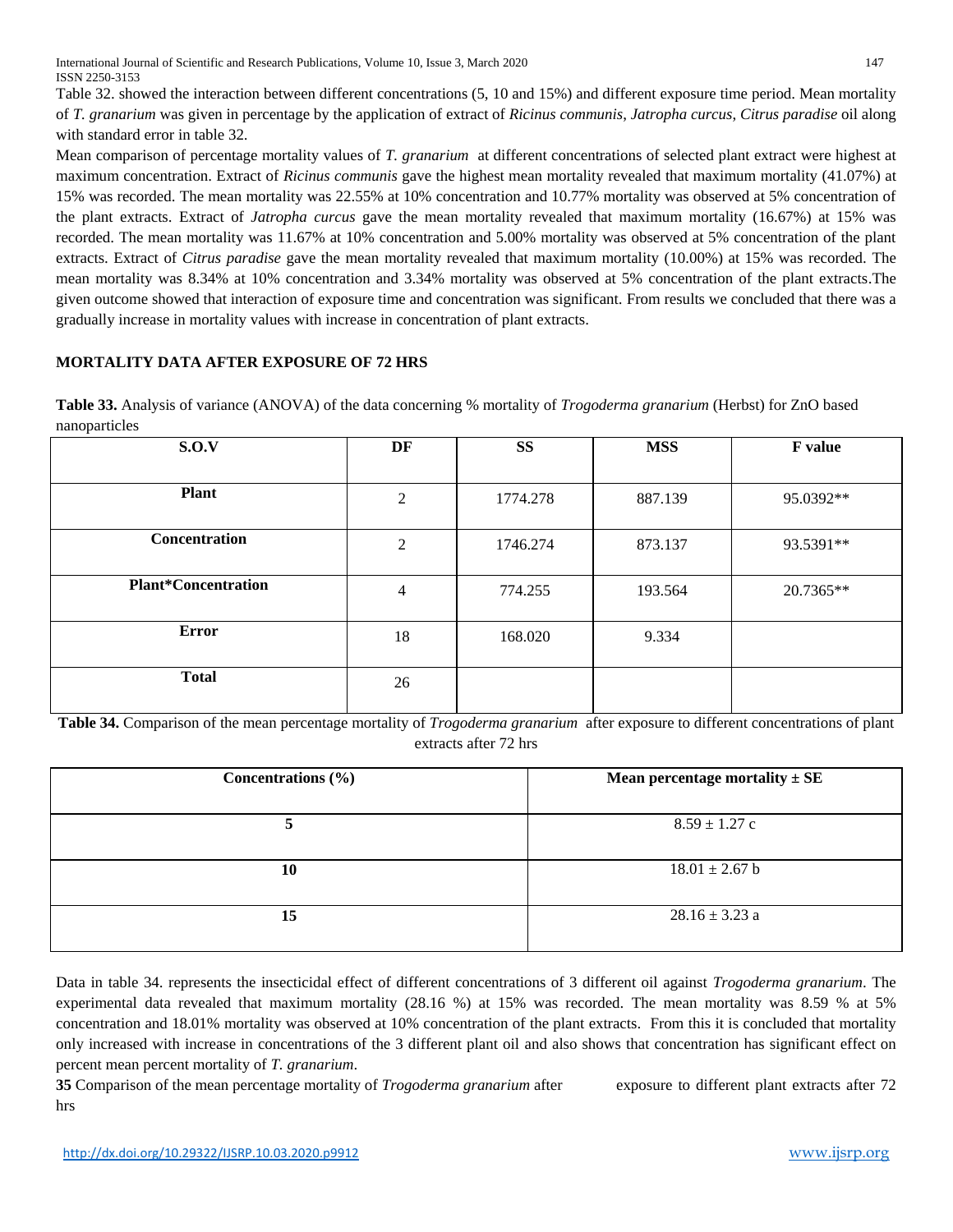| Concentrations $(\% )$ | Mean percentage mortality $\pm$ SE |
|------------------------|------------------------------------|
| <b>P1</b>              | $9.45 \pm 1.54$ c                  |
| P <sub>2</sub>         | $15.06 \pm 2.04$ b                 |
| P <sub>3</sub>         | $27.73 \pm 3.58$ a                 |

Table 4.35 for percent mean mortality values of different plant extracts at different concentration levels showed that extracts of *R. communis and Jatropha curcus* gave mortality values 27.73 and 15.06%,correspondly *.* While least mortality 9.45 % was given by extract of *Citrus paradise.*

**36.** Comparative mean percentage mortality of *Trogoderma granarium* after exposure to different concentrations of plant extracts after 72 hrs.

| Plant extracts x Concentrations (%) | $(\%)$ Mean Mortality $\pm$ SE |  |  |
|-------------------------------------|--------------------------------|--|--|
| Citrus paradise x 5                 | $5.00 \pm 0.34$ g              |  |  |
| Citrus paradise x 10                | $8.30 \pm 1.65$ efg            |  |  |
| Citrus paradise x 15                | $15.01 \pm 0.85$ def           |  |  |
| Jatropha curcus x 5                 | $9.47 \pm 1.81$ fg             |  |  |
| Jatropha curcus x 10                | 16.64±3.31 cd                  |  |  |
| Jatropha curcus x 15                | $20.05 \pm 2.98$ bc            |  |  |
| Ricinus communis x 5                | $12.45 \pm 1.68$ de            |  |  |
| Ricinus communis x 10               | $25.15 \pm 2.91$ b             |  |  |
| Ricinus communis x 15               | 49.51±3.16 a                   |  |  |

Table 36 showed the interaction between different concentrations (5, 10 and 15%) and different exposure time period. Mean mortality of *T. granarium* was given in percentage by the application of extract of *Ricinus communis*, *Jatropha curcus*, *Citrus paradise* oil along with standard error .

Mean comparison of percentage mortality values of *T. granarium* at different concentrations of selected plant extract were highest at maximum concentration. Extract of *Ricinus communis* gave the highest mean mortality revealed that maximum mortality (49.51 %) at 15% was recorded. The mean mortality was 25.15% at 10% concentration and 12.45% mortality was observed at 5% concentration of the plant extracts. Extract of *Jatropha curcus* gave the mean mortality revealed that maximum mortality (20.05%) at 15% was recorded. The mean mortality was 16.64% at 10% concentration and 9.47% mortality was observed at 5% concentration of the plant extracts. Extract of *Citrus paradise* gave the mean mortality revealed that maximum mortality (15.01%) at 15% was recorded. The mean mortality was 8.30% at 10% concentration and 5.00% mortality was observed at 5% concentration of the plant extracts.The given outcome showed that interaction of exposure time and concentration was significant. From results we concluded that there was a gradually increase in mortality values with increase in concentration of plant extracts.

#### **ZINC OXIDE Nano-composites**

<http://dx.doi.org/10.29322/IJSRP.10.03.2020.p9912> [www.ijsrp.org](http://ijsrp.org/)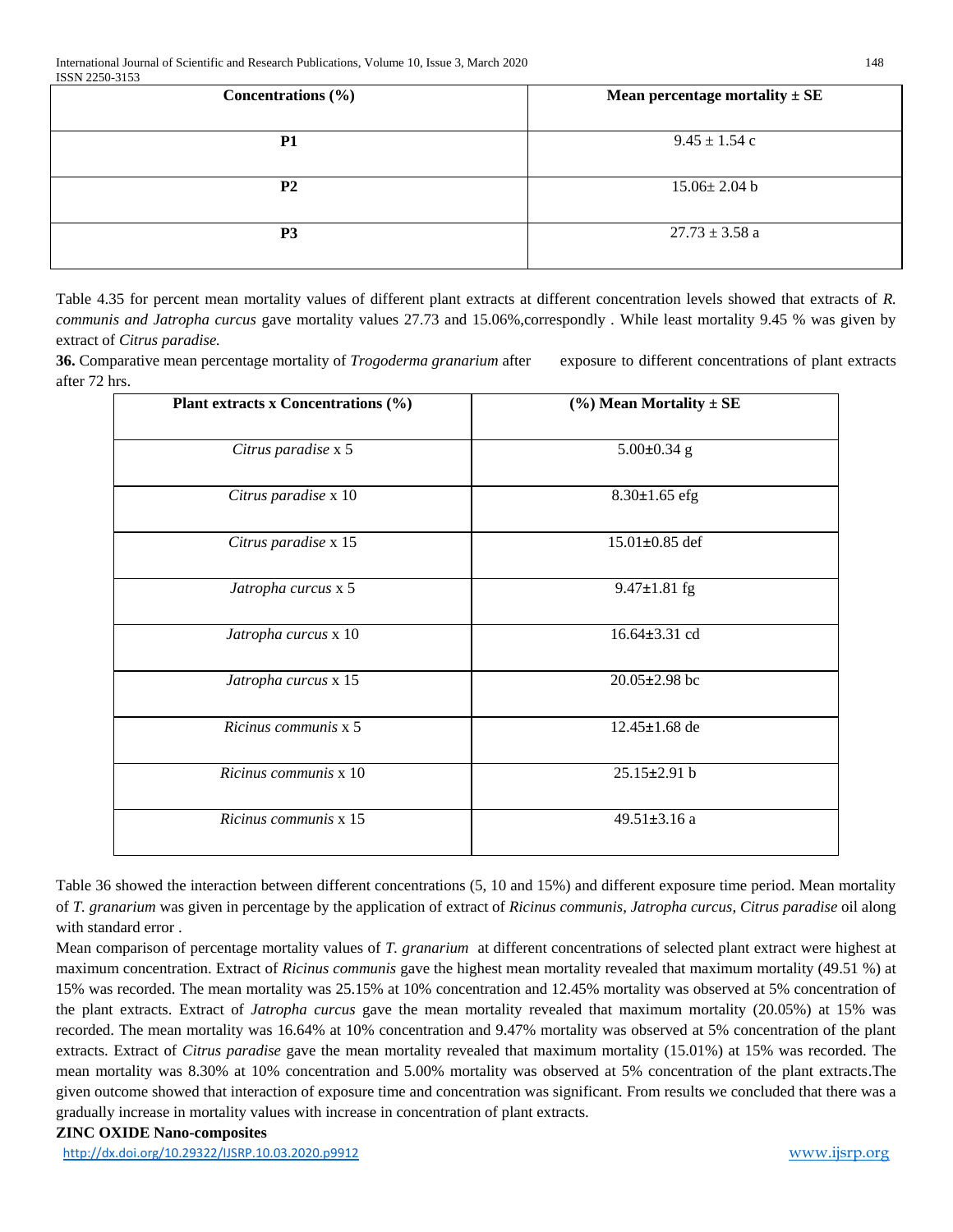Electromagnetic radiation such as visible light is commonly treated as a wave phenomenon, characterized by a wavelength or frequencyVisible wavelengths cover a range from approximately 200 to 800 nm. Optical properties of the as-prepared ZnO nanostructure sample was revealed by UV–Vis spectrum at room temperature, as shown in Figure No. 2.This graph was shown that the intense peak would be in 365nm at room temperature in dried nanopowder form.



**Figure 2:** UV-Visible spectral analysis of ZnO

# **FTIR Spectra analysis of ZnO**

Two milligram of Zno nanoparticales were prepared by FTIR spectra were recorded using a Nicolet 520P spectrometer with detector at 4000-400 cm-1 resolution and 20 scans per sample. FTIR Spectra of aqueous Zinc oxide nanoparticles prepared from the e *Ricinus communis* extract was carried out to identify the possible biomolecule responsible for capping and efficient stabilization of the metal nanoparticles synthesized by leaf broth. And their peaks was 3411.30 O-H Stretching, 2469.38 P-H Phosphine, 2174.39 C=C=O Stretching, 1557.44 C=O Vibration , 1409.53 CH2 Bending , 1117.32 O-C Stretching , 1085.04 O-C Stretching, 1020.47 P-OR Esters, 865.44 = CH2 Stretching, 842.14 P-O Stretching , 654.00 C-H Bending, 548.98 Zn-OH Rocking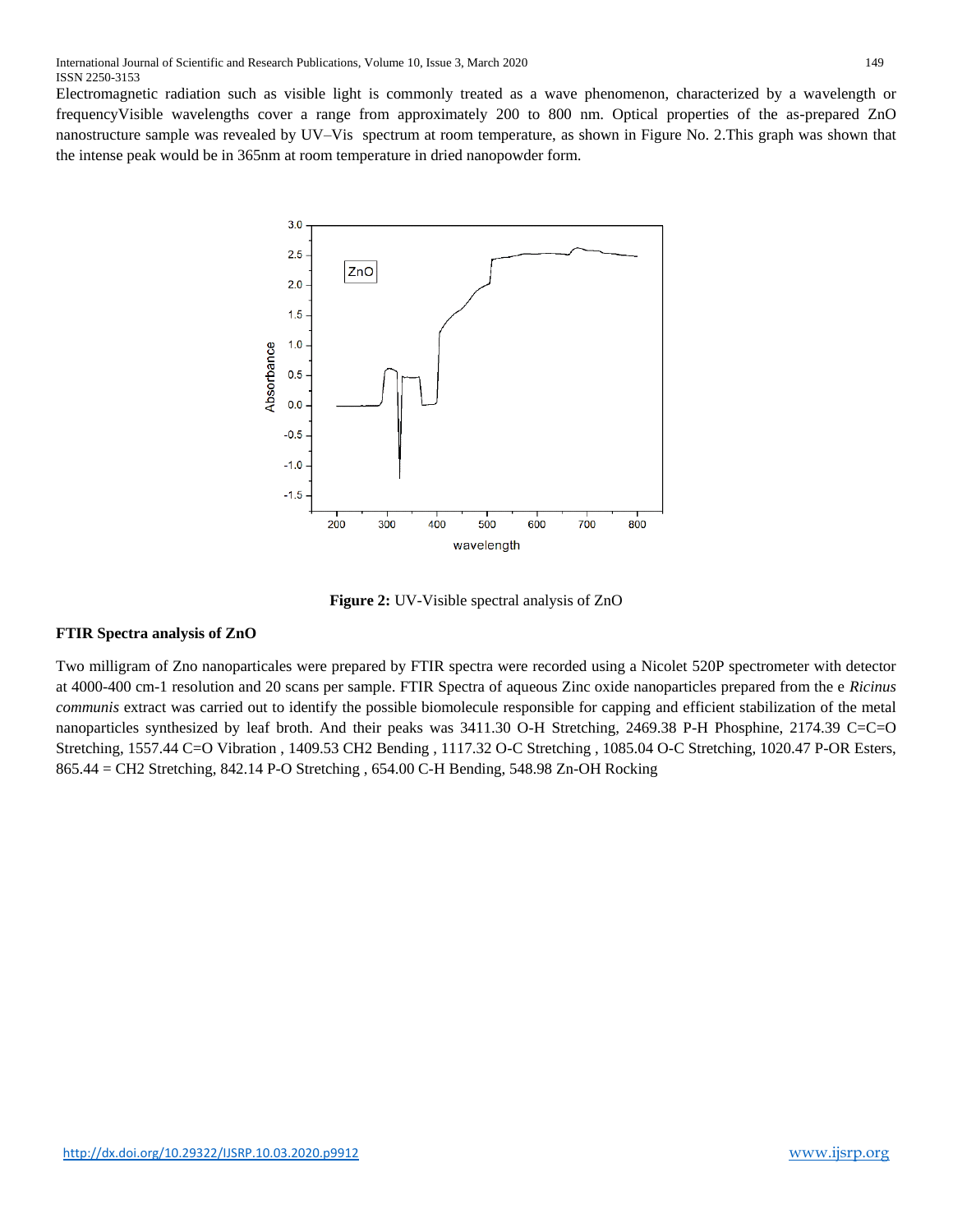



# **CONCLUSION**

The present data gives the evidence that the modern Nanotechnology would also be prepare through the green synthesis method. Different solvents of plants extracts were used to prepare these nanoparticles. *Tribolium castanium* and *Trigoderma granarium* pests were created the huge effect on the soil fertility or growth. Different oil of plant extratcs were used to control this effects in past years, but it will not work properly. Hence now we can use the nano particles to control the huge disorder of fertility in our contory. Our experimnts shows that the nanoparticles works so well and so fast then the oil extracts. Results that given in the article can proved that thing properly.Therefore we can say that the nanoparticles recommended to farm leveal as for its cheap quality, availability, ecofriendly nature and good alternative form against the pest control.

## **REFERENCES**

- 1. Sommer, S.G., et al., *Techniques for measuring gas emissions from a composting stockpile of cattle manure.* Atmospheric Environment, 2004. **38**(28): p. 4643-4652.
- 2. Qazi, J., et al., *Contribution of the satellite encoded gene βC1 to cotton leaf curl disease symptoms.* Virus Research, 2007. **128**(1-2): p. 135-139.
- 3. Xu, S., et al., *Stretchable batteries with self-similar serpentine interconnects and integrated wireless recharging systems.* Nature communications, 2013. **4**(1): p. 1-8.
- 4. Rajput, V.D., et al., *Effects of zinc-oxide nanoparticles on soil, plants, animals and soil organisms: a review.* Environmental Nanotechnology, Monitoring & Management, 2018. **9**: p. 76-84.
- 5. Ahmadani, M.Y., et al., *Clinical profile of fasting diabetic subjects during Ramadan.* J Coll Physicians Surg Pak, 2007. **17**(7): p. 446-7.
- 6. Andavan, G.S.B. and R. Lemmens-Gruber, *Cyclodepsipeptides from marine sponges: Natural agents for drug research.* Marine drugs, 2010. **8**(3): p. 810-834.
- 7. Weaver, D.K. and B. Subramanyam, *Botanicals*, in *Alternatives to pesticides in stored-product IPM*. 2000, Springer. p. 303- 320.
- 8. Mogg, K., et al., *Subliminal processing of emotional information in anxiety and depression.* Journal of abnormal psychology, 1993. **102**(2): p. 304.
- 9. Goodwin, P.J., et al., *Insulin-and obesity-related variables in early-stage breast cancer: correlations and time course of prognostic associations.* Journal of clinical oncology, 2012. **30**(2): p. 164-171.
- 10. Savitz, S.I., *A critical appraisal of the NXY-059 neuroprotection studies for acute stroke: a need for more rigorous testing of neuroprotective agents in animal models of stroke.* Experimental neurology, 2007. **205**(1): p. 20-25.